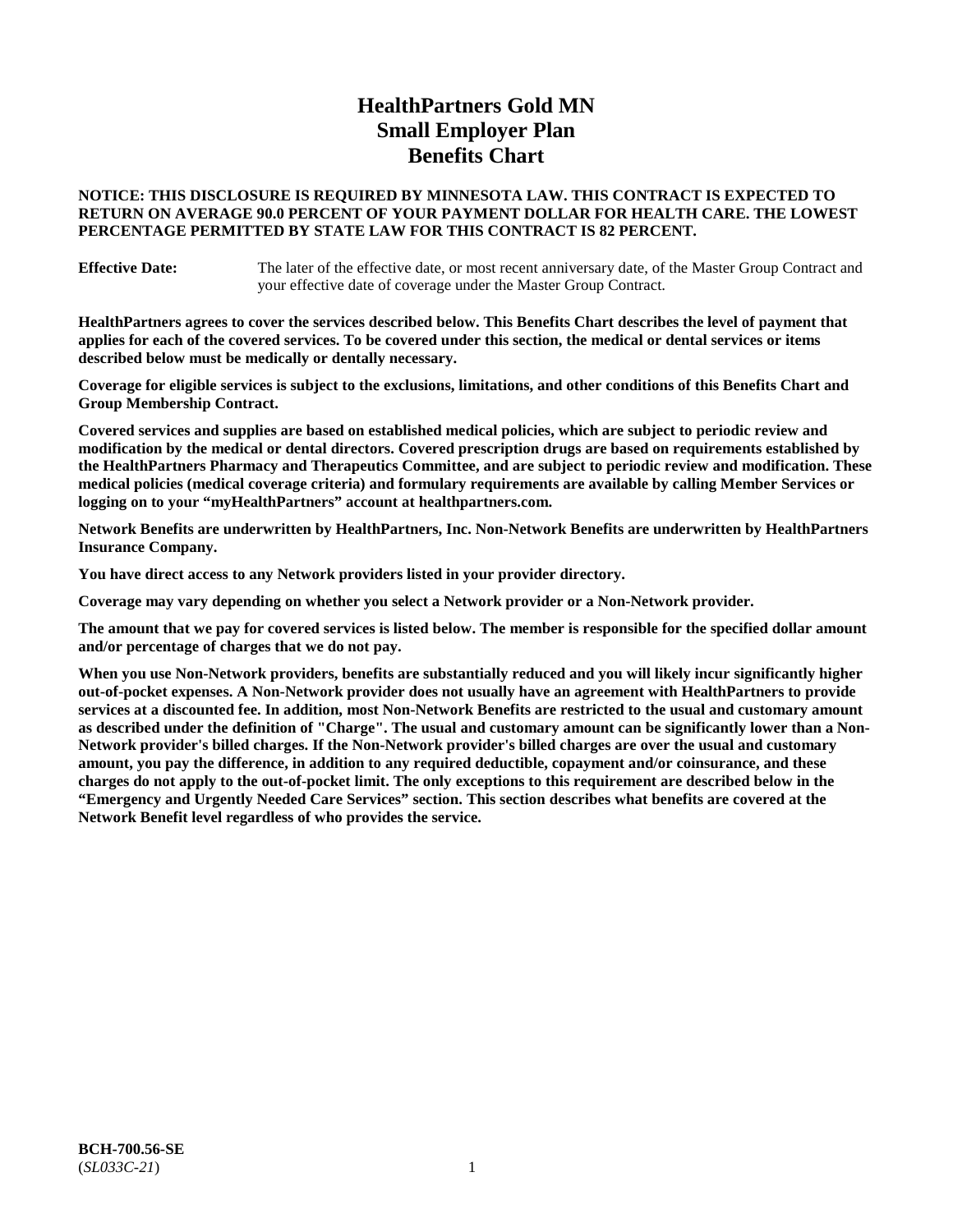# **These definitions apply to this Benefits Chart. They also apply to the Contract.**

| <b>Biosimilar Drugs:</b> | A prescription drug, approved by the Food and Drug Administration (FDA), that the FDA has<br>determined is biosimilar to and interchangeable with a biological brand name drug. Biosimilar<br>drugs are not considered generic drugs and are not covered under the generic drug benefit.                                                                                                                                                                                                                                                                                                                                           |
|--------------------------|------------------------------------------------------------------------------------------------------------------------------------------------------------------------------------------------------------------------------------------------------------------------------------------------------------------------------------------------------------------------------------------------------------------------------------------------------------------------------------------------------------------------------------------------------------------------------------------------------------------------------------|
| <b>Brand Name Drug:</b>  | A prescription drug, approved by the Food and Drug Administration (FDA), that is manufactured,<br>sold, or licensed for sale under a trademark by the pharmaceutical company that originally<br>researched and developed the drug. Brand name drugs have the same active-ingredient formula as<br>the generic version of the drug. However, generic drugs are manufactured and sold by other drug<br>manufacturers and are generally not available until after the patent on the brand name drug has<br>expired. A few brand name drugs may be covered at the generic drug benefit level if this is<br>indicated on the formulary. |
| <b>Calendar Year:</b>    | This is the 12-month period beginning 12:01 A.M. Central Time, on January 1, and ending 12:00<br>A.M. Central Time of the next following December 31.                                                                                                                                                                                                                                                                                                                                                                                                                                                                              |
| <b>Charge:</b>           | For covered services delivered by participating network providers, this is the provider's discounted<br>charge for a given medical/surgical service, procedure or item.                                                                                                                                                                                                                                                                                                                                                                                                                                                            |
|                          | For covered services delivered by non-network providers, a contracted rate may apply if such<br>arrangement is available to HealthPartners.                                                                                                                                                                                                                                                                                                                                                                                                                                                                                        |
|                          | For the Usual and Customary charge for covered services delivered by non-network providers, our<br>payment is calculated using one of the following options to be determined at HealthPartners'<br>discretion: 1) a percentage of the Medicare fee schedule; 2) a comparable schedule if the services<br>is not on the Medicare fee schedule; 3) a commercially reasonable rate for such service.                                                                                                                                                                                                                                  |
|                          | The Usual and Customary Charge is the maximum amount allowed that we consider in the<br>calculation of the payment of charges incurred for certain covered services. You must pay for any<br>charges above the usual and customary charge, and they do not apply to the out-of-pocket limit.                                                                                                                                                                                                                                                                                                                                       |
|                          | A charge is incurred for covered ambulatory medical and surgical services, on the date the service<br>or item is provided. A charge is incurred for covered inpatient services, on the date of admission to<br>a hospital. To be covered, a charge must be incurred on or after the member's effective date and<br>on or before the termination date.                                                                                                                                                                                                                                                                              |
| Copayment/Coinsurance:   | The specified dollar amount, or percentage, of charges incurred for covered services, which we do<br>not pay, but which a member must pay, each time a member receives certain medical services,<br>procedures or items. Our payment for those covered services or items begins after the copayment<br>or coinsurance is satisfied. Covered services or items requiring a copayment or coinsurance are<br>specified in this Benefits Chart.                                                                                                                                                                                        |
|                          | For services provided by a network provider:                                                                                                                                                                                                                                                                                                                                                                                                                                                                                                                                                                                       |
|                          | An amount which is listed as a flat dollar copayment is applied to a network provider's discounted<br>charges for a given service. However, if the network provider's discounted charge for a service or<br>item is less than the flat dollar copayment, you will pay the network provider's discounted charge.<br>An amount which is listed as a percentage of charges or coinsurance is based on the network<br>provider's discounted charges, calculated at the time the claim is processed, which may include an<br>agreed upon fee schedule rate for case rate or withhold arrangements.                                      |
|                          | For services provided by a non-network provider:                                                                                                                                                                                                                                                                                                                                                                                                                                                                                                                                                                                   |
|                          | Any copayment or coinsurance is applied to the lesser of the provider's charges or the usual and<br>customary charge for a service.                                                                                                                                                                                                                                                                                                                                                                                                                                                                                                |
|                          | A copayment or coinsurance is due at the time a service is provided, or when billed by the<br>provider. The copayment or coinsurance applicable for a scheduled visit with a network provider<br>will be collected for each visit, late cancellation and failed appointment. Services may not be<br>withheld for failure to pay a deductible or coinsurance at or prior to the time of service.                                                                                                                                                                                                                                    |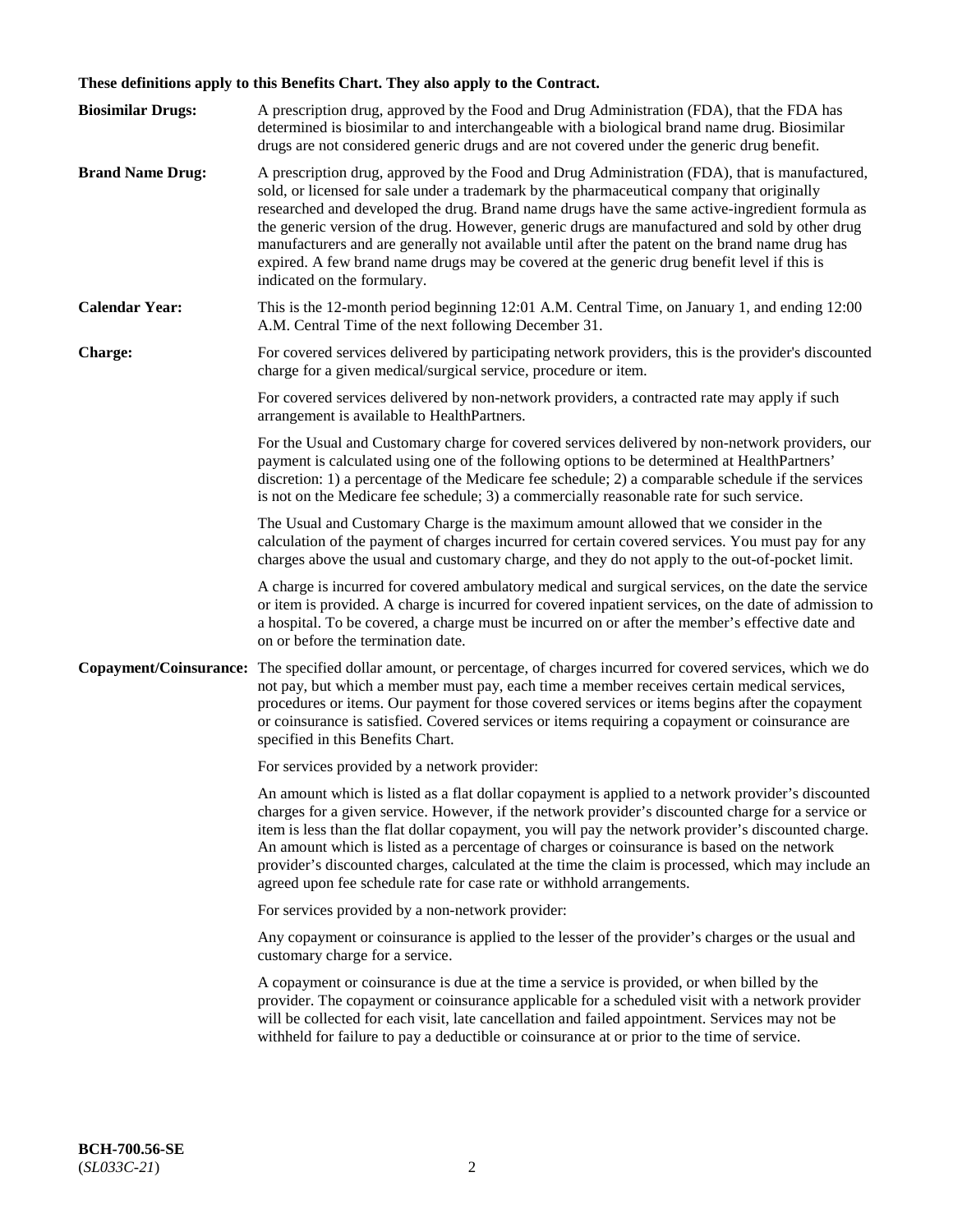| Deductible:                | The specified dollar amount of charges incurred for covered services, which we do not pay, but a<br>member or a family has to pay first in a calendar year. Our payment for those services or items<br>begins after the deductible is satisfied. For network providers, the amount of the charges that apply<br>to the deductible are based on the network provider's discounted charges, calculated at the time<br>the claim is processed, which may include an agreed upon fee schedule rate for case rate or<br>withhold arrangements. For non-network providers, the amount of charges that apply to the<br>deductible are the lesser of the provider's charges or the usual and customary charge for a service.                                                                                                                                                                                                                                                                                                                                                                                                                                                                                                                                             |
|----------------------------|------------------------------------------------------------------------------------------------------------------------------------------------------------------------------------------------------------------------------------------------------------------------------------------------------------------------------------------------------------------------------------------------------------------------------------------------------------------------------------------------------------------------------------------------------------------------------------------------------------------------------------------------------------------------------------------------------------------------------------------------------------------------------------------------------------------------------------------------------------------------------------------------------------------------------------------------------------------------------------------------------------------------------------------------------------------------------------------------------------------------------------------------------------------------------------------------------------------------------------------------------------------|
|                            | Any amounts paid or reimbursed by a third party, including but not limited to: point of service<br>rebates, manufacturer coupons, manufacturer debit cards or other forms of direct reimbursement to<br>a member for a product or service, will not apply toward your deductible, to the extent permitted<br>under state and federal law.                                                                                                                                                                                                                                                                                                                                                                                                                                                                                                                                                                                                                                                                                                                                                                                                                                                                                                                        |
|                            | Your plan has an embedded deductible. This means once a member meets the individual<br>deductible, the plan begins paying benefits for that person. If two or more members of the family<br>meet the family deductible, the plan begins paying benefits for all members of the family,<br>regardless of whether each member has met the individual deductible. However, a member may<br>not contribute more than the individual deductible toward the family deductible.                                                                                                                                                                                                                                                                                                                                                                                                                                                                                                                                                                                                                                                                                                                                                                                         |
|                            | All services are subject to the deductible unless otherwise indicated below in this Benefits Chart.                                                                                                                                                                                                                                                                                                                                                                                                                                                                                                                                                                                                                                                                                                                                                                                                                                                                                                                                                                                                                                                                                                                                                              |
| Formulary:                 | This is a current list, which may be revised from time to time, of formulary prescription drugs,<br>medications, equipment and supplies covered by us as indicated in the Benefits Chart which are<br>covered at the highest benefit level. Some drugs may require prior authorization to be covered as<br>formulary drugs. You may be granted an exception to the formulary that is available to you upon<br>request. These guidelines and procedures include exceptions to the formulary for anti-psychotic<br>prescription drugs prescribed to treat emotional disturbances or mental illness if your health care<br>provider (1) indicates to the dispensing pharmacist, orally or in writing, that the prescription must<br>be dispensed as indicated and (2) certifies in writing to us that the prescribed drug will best treat<br>your condition. Also, you may continue to receive certain non-formulary prescription drugs for<br>diagnosed mental illness or emotional disturbance when our formulary changes or you change<br>health plans for up to one year following the change. We also have written guidelines and<br>procedures for granting formulary exceptions for other drugs that are available to you upon request<br>or on our website. |
|                            | <b>HMO Formulary Exception Process (including antipsychotic drugs).</b> If you are prescribed a<br>drug, we must promptly grant you an exception to our formulary when your health care provider<br>indicates to us that:                                                                                                                                                                                                                                                                                                                                                                                                                                                                                                                                                                                                                                                                                                                                                                                                                                                                                                                                                                                                                                        |
|                            | (1) the formulary drug causes an adverse reaction to the patient;<br>(2) the formulary drug is contraindicated for the patient; or<br>(3) the health care provider demonstrates that the prescription drug must be dispensed as written<br>to provide maximum medical benefit to the patient.                                                                                                                                                                                                                                                                                                                                                                                                                                                                                                                                                                                                                                                                                                                                                                                                                                                                                                                                                                    |
|                            | The formulary, and information on drugs that require authorization, are available by calling<br>Member Services or logging on to your "myHealthPartners" account at healthpartners.com.                                                                                                                                                                                                                                                                                                                                                                                                                                                                                                                                                                                                                                                                                                                                                                                                                                                                                                                                                                                                                                                                          |
|                            | Formulary Changes. The formulary may change throughout the year. If you are affected by a<br>formulary change, you will receive at least 30 days' advanced notice of that change, and you<br>may request a formulary exception.                                                                                                                                                                                                                                                                                                                                                                                                                                                                                                                                                                                                                                                                                                                                                                                                                                                                                                                                                                                                                                  |
| <b>Generic Drug:</b>       | A prescription drug, approved by the Food and Drug Administration (FDA) that the FDA has<br>determined is comparable to a brand name drug product in dosage form, strength, route of<br>administration, quality, intended use and documented bioequivalence. Generally, generic drugs<br>cost less than brand name drugs. Some brand name drugs may be covered at the generic drug<br>benefit level if this is indicated on the formulary.                                                                                                                                                                                                                                                                                                                                                                                                                                                                                                                                                                                                                                                                                                                                                                                                                       |
| <b>Non-Formulary Drug:</b> | This is a prescription drug approved by the Food and Drug Administration (FDA) that is not on<br>the formulary, is medically necessary and is not investigative or otherwise excluded under this<br>Benefits Chart.                                                                                                                                                                                                                                                                                                                                                                                                                                                                                                                                                                                                                                                                                                                                                                                                                                                                                                                                                                                                                                              |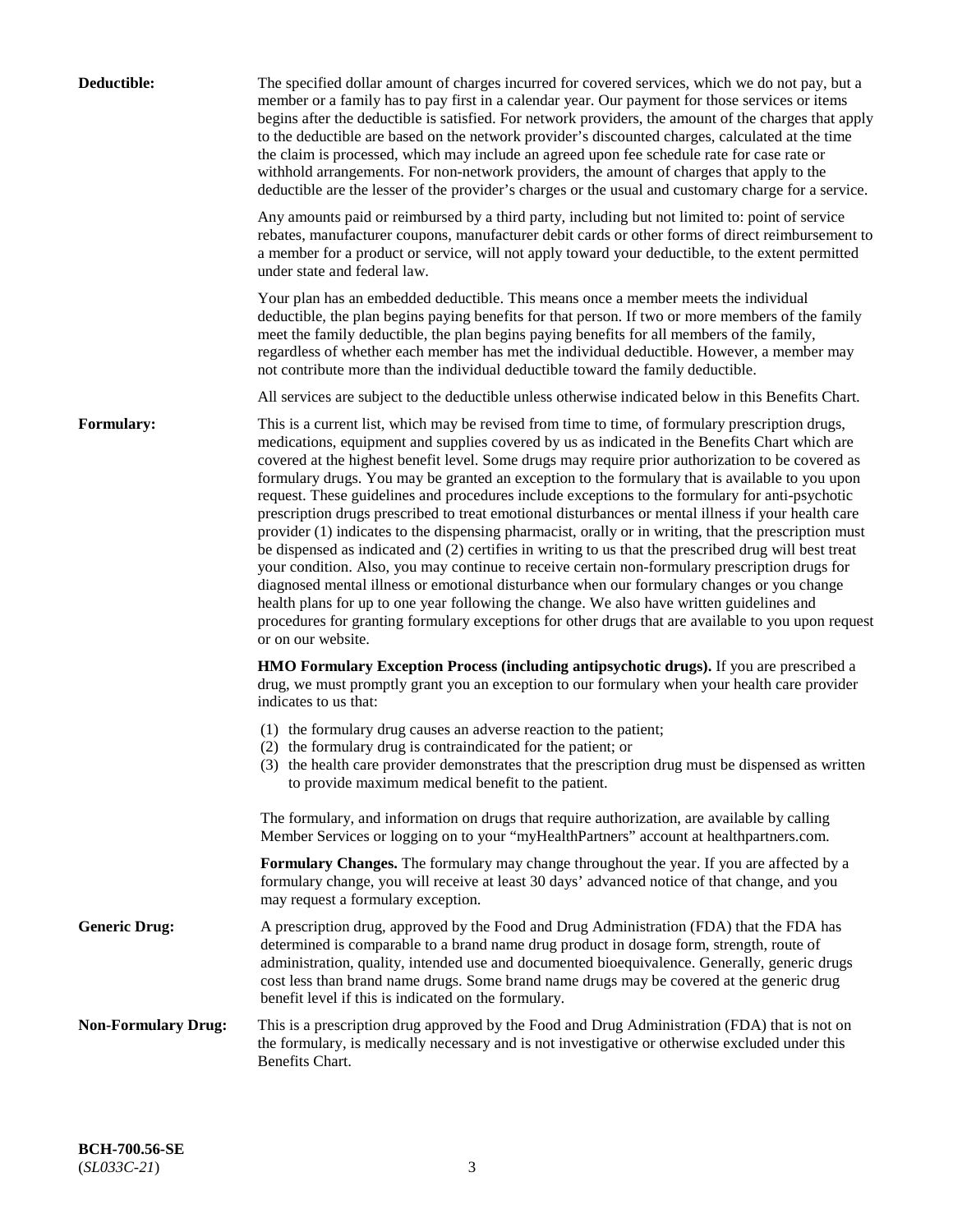| <b>Out-of-Pocket Expenses:</b> | You pay the specified copayments/coinsurance and deductibles applicable for particular services,<br>subject to the out-of-pocket limit described below. These amounts are in addition to the monthly<br>enrollment payments.                                                                                                                                                                                                                                                                                                        |
|--------------------------------|-------------------------------------------------------------------------------------------------------------------------------------------------------------------------------------------------------------------------------------------------------------------------------------------------------------------------------------------------------------------------------------------------------------------------------------------------------------------------------------------------------------------------------------|
| <b>Out-of-Pocket Limit:</b>    | You pay the copayments/coinsurance and deductibles for covered services, to the individual or<br>family out-of-pocket limit. Thereafter we cover 100% of the charges incurred for all other covered<br>services, for the rest of the calendar year. You pay amounts greater than the out-of-pocket limit if<br>you exceed any visit or day limits.                                                                                                                                                                                  |
|                                | Non-Network Benefits above the usual and customary charge (see definition of charge above) do<br>not apply to the out-of-pocket limit.                                                                                                                                                                                                                                                                                                                                                                                              |
|                                | Non-Network benefits for transplant surgery do not apply to the out-of-pocket limit.                                                                                                                                                                                                                                                                                                                                                                                                                                                |
|                                | Any amounts paid or reimbursed by a third party, including but not limited to: point of service<br>rebates, manufacturer coupons, manufacturer debit cards or other forms of direct reimbursement to<br>a member for a product or service, will not apply as an out of pocket expense, to the extent<br>permitted under state and federal law.                                                                                                                                                                                      |
|                                | You are responsible to keep track of the out-of-pocket expenses. Contact our Member Services<br>department for assistance in determining the amount paid by the enrollee for specific eligible<br>services received. Claims for reimbursement under the out-of-pocket limit provisions are subject<br>to the same time limits and provisions described under the "Claims Provisions" section of the<br>Contract.                                                                                                                    |
| <b>Specialty Drug List:</b>    | This is a current list, which may be revised from time to time, of prescription drugs, medications,<br>equipment and supplies, which are typically bio-pharmaceuticals. The purpose of a specialty drug<br>list is to facilitate enhanced monitoring of complex therapies used to treat specific conditions.<br>Specialty drugs are covered by us as indicated in this Benefits Chart. The specialty drug list is<br>available by calling Member Services or logging on to your "myHealthPartners" account at<br>healthpartners.com |
| virtuwell:                     | This is an online service that you may use to receive a diagnosis and treatment for certain routine<br>conditions, such as a cold and flu, ear pain and sinus infections. You may access the virtuwell<br>website at virtuwell.com.                                                                                                                                                                                                                                                                                                 |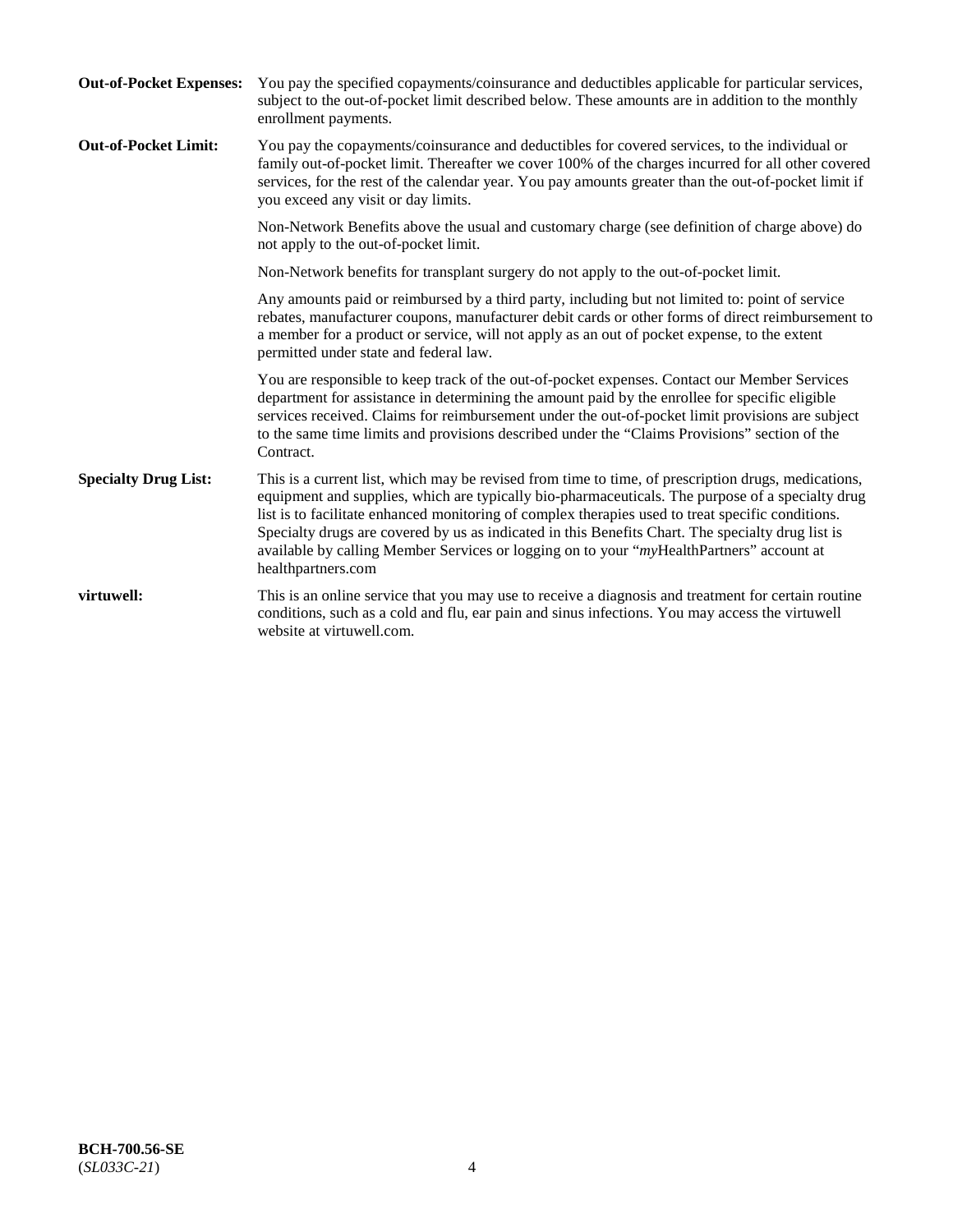## **DEDUCTIBLES AND OUT-OF-POCKET LIMITS**

#### **Individual Calendar Year Deductible**

| <b>Network Benefits</b> | <b>Non-Network Benefits</b> |
|-------------------------|-----------------------------|
| \$1,000                 | \$10,000                    |

### **Family Calendar Year Deductible**

| <b>Network Benefits</b> | <b>Non-Network Benefits</b> |
|-------------------------|-----------------------------|
| \$3,000                 | \$20,000                    |

Separate deductibles must be satisfied under the Network Benefits and Non-Network Benefits.

Your plan has an embedded deductible. This means once a member meets the individual deductible, the plan begins paying benefits for that person. If two or more members of the family meet the family deductible, the plan begins paying benefits for all members of the family, regardless of whether each member has met the individual deductible. However, a member may not contribute more than the individual deductible toward the family deductible.

Any amounts paid or reimbursed by a third party, including but not limited to: point of service rebates, manufacturer coupons, debit cards or other forms of direct reimbursement to a member for a product or service, will not apply toward your deductible, to the extent permitted under state and federal law.

#### **Individual Calendar Year Out-of-Pocket Limit**

| <b>Network Benefits</b> | <b>Non-Network Benefits</b> |
|-------------------------|-----------------------------|
| \$6,500                 | \$30,000                    |

#### **Family Calendar Year Out-of-Pocket Limit**

| <b>Network Benefits</b> | <b>Non-Network Benefits</b> |
|-------------------------|-----------------------------|
| \$13,000                | \$60,000                    |

Separate Out-of-Pocket Limits must be satisfied under the Network Benefits and Non-Network Benefits.

Non-Network Benefits above the usual and customary charge will not apply toward the individual or family out-of-pocket limit.

Any amounts paid or reimbursed by a third party, including but not limited to: point of service rebates, manufacturer coupons, manufacturer debit cards or other forms of direct reimbursement to a member for a product or service, will not apply as an out of pocket expense, to the extent permitted under state and federal law.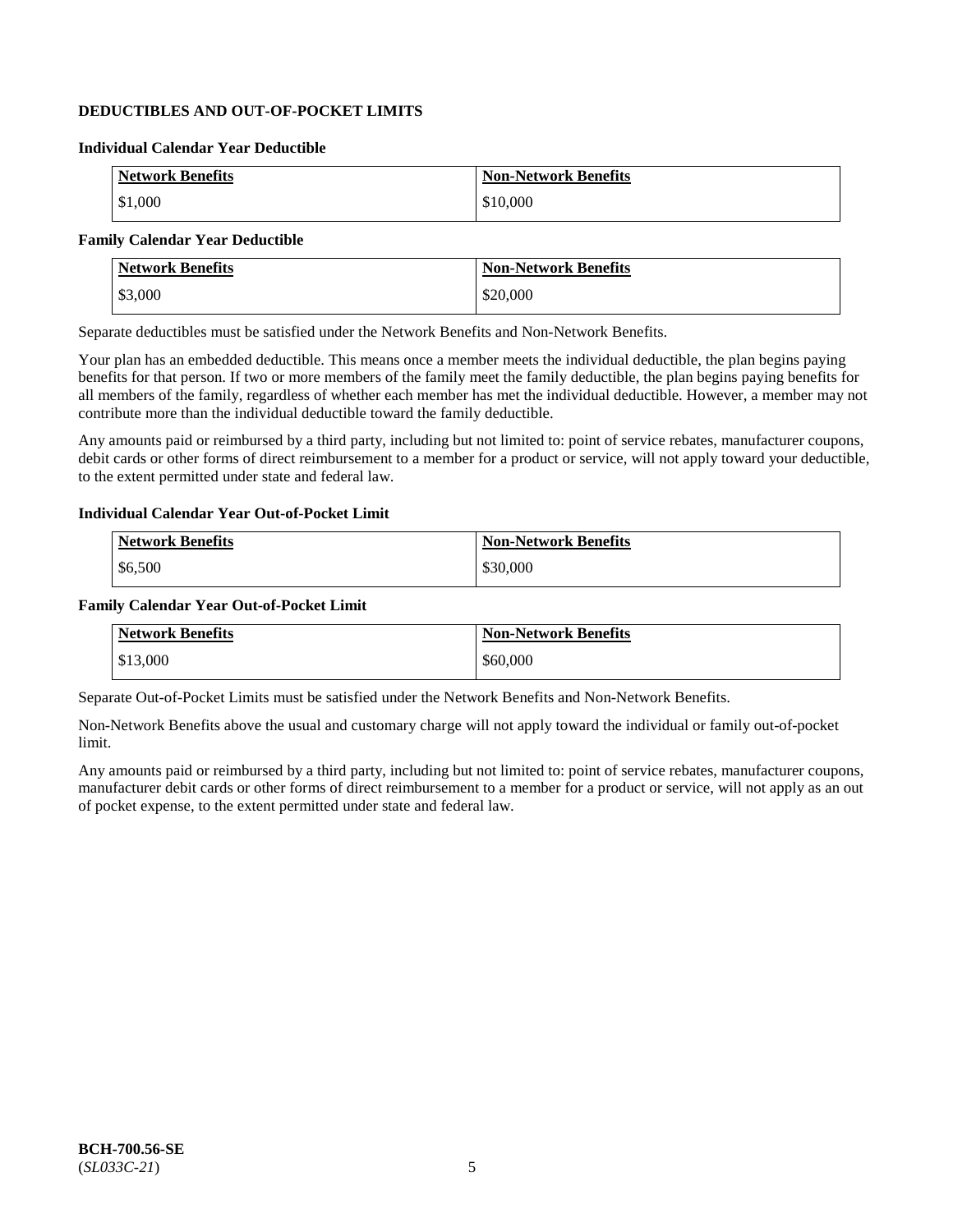## **AMBULANCE AND MEDICAL TRANSPORTATION**

### **Covered Services:**

We cover ambulance and medical transportation for medical emergencies and as shown below.

We also cover medically necessary, non-emergency medical transportation if it meets our medical coverage criteria.

Covered services and supplies are based on established medical policies, which are subject to periodic review and modification by the medical or dental directors. These medical policies (medical coverage criteria) and applicable prior authorization requirements are available by calling Member Services or logging on to your "myHealthPartners" account at [healthpartners.com.](https://www.healthpartners.com/hp/index.html)

### **Ambulance and medical transportation for medical emergencies (other than non-emergency fixed wing air ambulance transportation)**

| Network Benefits             | <b>Non-Network Benefits</b> |
|------------------------------|-----------------------------|
| 70% of the charges incurred. | See Network Benefits.       |

### **Non-emergency fixed wing air ambulance transportation**

| Network Benefits             | <b>Non-Network Benefits</b>  |
|------------------------------|------------------------------|
| 70% of the charges incurred. | 50% of the charges incurred. |

### **Not Covered:**

See "Services Not Covered" in the Group Membership Contract.

## **BEHAVIORAL HEALTH SERVICES**

### **Covered Services:**

Covered services are based on established medical policies, which are subject to periodic review and modification by the medical directors. These medical policies (medical coverage criteria) are available by calling Member Services or logging on to your "*my*HealthPartners" account at [healthpartners.com.](http://www.healthpartners.com/)

You have rights to parity in mental health and substance use disorder treatment as required by the federal Mental Health Parity and Addiction Equity Act and Minnesota Statutes, section 62Q.47. These laws require:

- That mental health and substance abuse services be covered on the same basis as medical services;
- That cost-sharing for mental health and substance abuse services can be no more restrictive than cost-sharing for similar medical services;
- That treatment restrictions and limitation such as prior authorization and medical necessity can be no more restrictive than for similar medical services;
- That if enrollees have concerns they can call Member Services, file a complaint with HealthPartners, or file a complaint with the Minnesota Department of Health.

### **Mental Health Services**

We cover services for: mental health diagnoses as described in the Diagnostic and Statistical Manual of Mental Disorders – Fifth Edition (DSM-5) (most recent edition) that lead to significant disruption of function in the member's life.

We also provide coverage for mental health treatment ordered by a Minnesota court under a valid court order that is issued on the basis of a behavioral care evaluation performed by a licensed psychiatrist or doctoral level licensed psychologist, which includes a diagnosis and an individual treatment plan for care in the most appropriate, least restrictive environment. We must be given a copy of the court order and the behavioral care evaluation, and the service must be a covered benefit under this plan, and the service must be provided by a network provider, or other provider as required by law. We cover the evaluation upon which the court order was based if it was provided by a network provider. We also provide coverage for the initial mental health evaluation of a child, regardless of whether that evaluation leads to a court order for treatment, if the evaluation is ordered by a Minnesota juvenile court.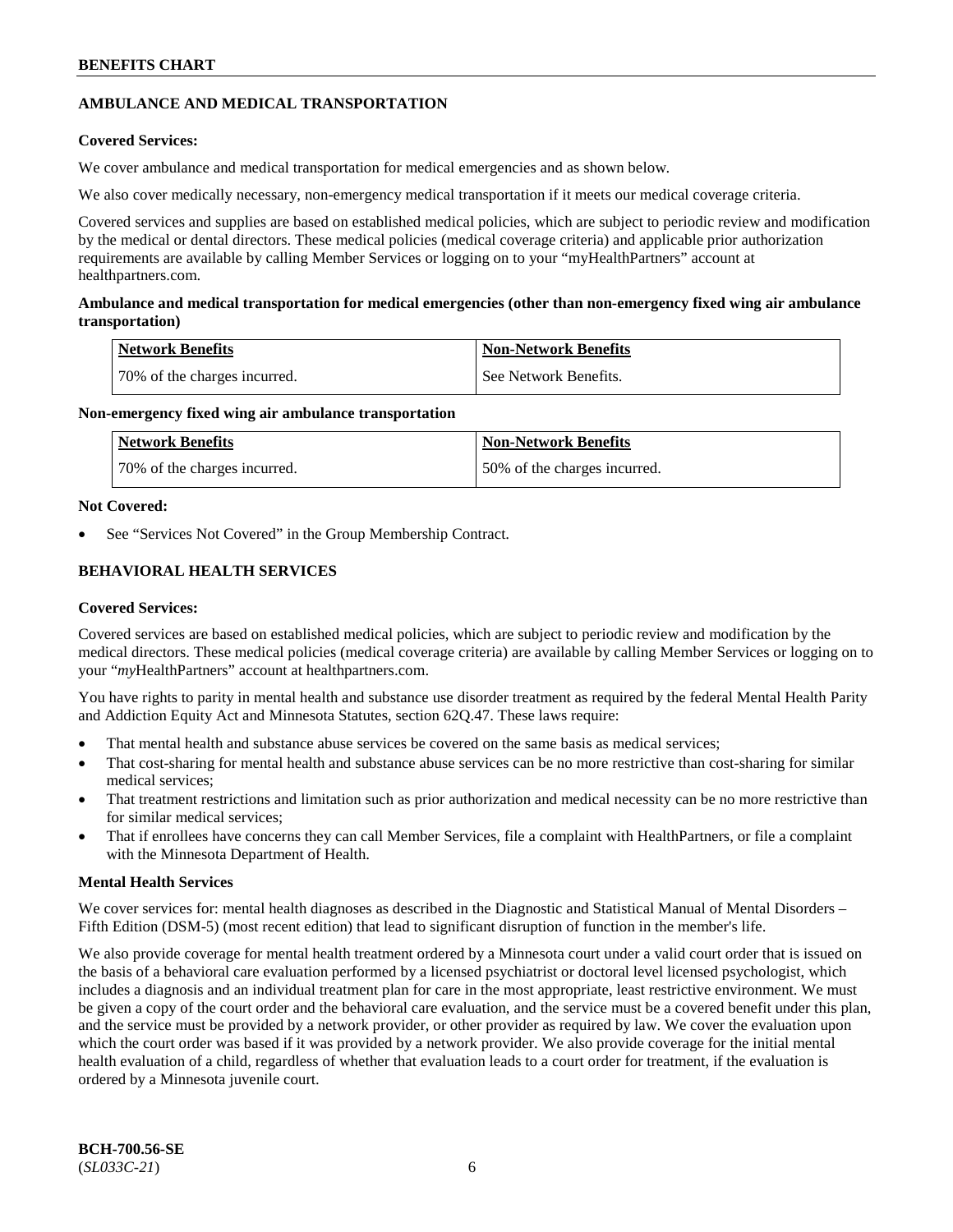**Outpatient Services, including intensive outpatient and day treatment:** We cover medically necessary outpatient professional mental health services for evaluation, crisis intervention, and treatment of mental health disorders.

A comprehensive diagnostic assessment will be made of each patient as the basis for a determination by a mental health professional, concerning the appropriate treatment and the extent of services required.

Outpatient services we cover for a diagnosed mental health condition include the following:

- Individual, group, family, and multi-family therapy;
- Medication management provided by a physician, certified nurse practitioner, or physician's assistant;
- Psychological testing services for the purposes of determining the differential diagnoses and treatment planning for patients currently receiving behavioral health services;
- Day treatment and intensive outpatient services in a licensed program;
- Partial hospitalization services in a licensed hospital or community mental health center;
- Psychotherapy and nursing services provided in the home if authorized by us; and
- Treatment for gender dysphoria that meets medical coverage criteria.

| <b>Network Benefits</b>                                                                                                                                                                                                                                           | <b>Non-Network Benefits</b>  |
|-------------------------------------------------------------------------------------------------------------------------------------------------------------------------------------------------------------------------------------------------------------------|------------------------------|
| 70% of the charges incurred.                                                                                                                                                                                                                                      | 50% of the charges incurred. |
| <b>First three visits</b>                                                                                                                                                                                                                                         |                              |
| The first three mental and chemical health visits, urgent<br>care visits, office visits, convenience clinic visits,<br>telephone visits and e-visits (other than virtuwell)<br>combined in a calendar year are covered at 100%, not<br>subject to the deductible. |                              |
| Physicians services are included; however charges for<br>day treatment services, group visits, office procedures,<br>laboratory, radiology and other ancillary services are<br>not included and will be subject to your deductible and<br>coinsurance.            |                              |

#### **Group Therapy**

| Network Benefits             | <b>Non-Network Benefits</b>  |
|------------------------------|------------------------------|
| 70% of the charges incurred. | 50% of the charges incurred. |

**Inpatient Services, including psychiatric residential treatment:** We cover medically necessary inpatient services in a hospital and professional services for treatment of mental health disorders. Medical stabilization is covered under inpatient hospital services in the "Hospital and Skilled Nursing Facility Services" section.

We also cover medically necessary psychiatric residential treatment for adults and emotionally disabled children as diagnosed by a physician. This care must be authorized by us and provided by a hospital or residential behavioral health treatment facility licensed by the local state or Health and Human Services Department. Services not covered under this benefit include shelter services, correctional services, detention services, transitional services, group residential services, foster care services and wilderness programs.

| <b>Network Benefits</b>      | <b>Non-Network Benefits</b>  |
|------------------------------|------------------------------|
| 70% of the charges incurred. | 50% of the charges incurred. |

#### **Chemical Health Services**

We cover medically necessary services for assessments by a licensed alcohol and drug counselor and treatment of Substance-Related Disorders as defined in the latest edition of the DSM-5.

**Outpatient Services, including intensive outpatient and day treatment services:** We cover medically necessary outpatient professional services for the diagnosis and treatment of chemical dependency. Chemical dependency treatment programs must be licensed by the applicable state agency.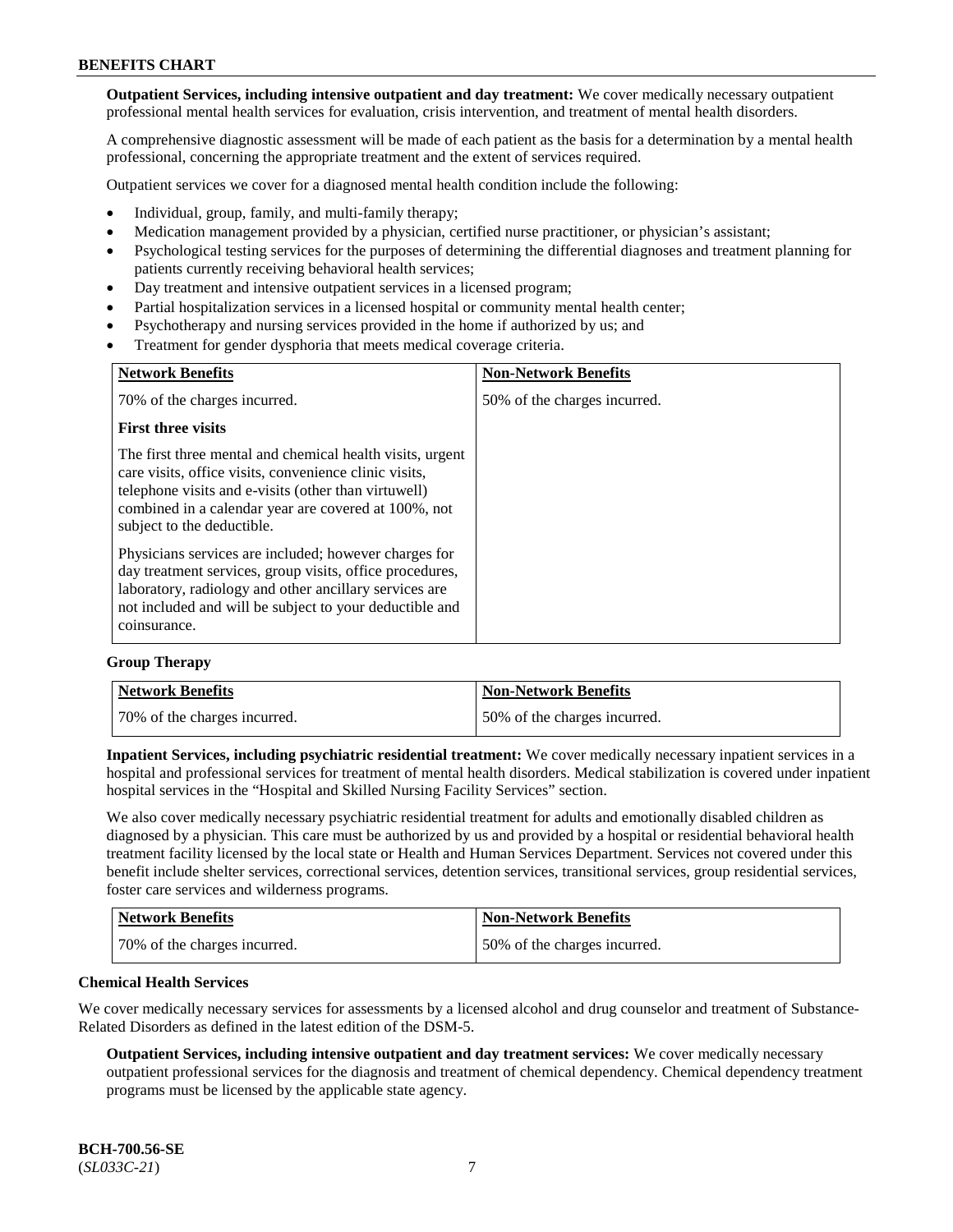Outpatient services we cover for a diagnosed chemical dependency condition include the following:

- Individual, group, family, and multi-family therapy provided in an office setting;
- Opiate replacement therapy including methadone and buprenorphine treatment; and
- Day treatment and intensive outpatient services in a licensed program.

| <b>Network Benefits</b>                                                                                                                                                                                                                                           | <b>Non-Network Benefits</b>  |
|-------------------------------------------------------------------------------------------------------------------------------------------------------------------------------------------------------------------------------------------------------------------|------------------------------|
| 70% of the charges incurred.                                                                                                                                                                                                                                      | 50% of the charges incurred. |
| <b>First three visits</b>                                                                                                                                                                                                                                         |                              |
| The first three mental and chemical health visits, urgent<br>care visits, office visits, convenience clinic visits,<br>telephone visits and e-visits (other than virtuwell)<br>combined in a calendar year are covered at 100%, not<br>subject to the deductible. |                              |
| Physicians services are included; however charges for<br>day treatment services, group visits, office procedures,<br>laboratory, radiology and other ancillary services are<br>not included and will be subject to your deductible and<br>coinsurance.            |                              |

**Inpatient Services:** We cover medically necessary inpatient services in a hospital or primary residential treatment in a licensed chemical health treatment center. Primary residential treatment is an intensive residential treatment program of limited duration, typically 30 days or less.

We cover services provided in a hospital that is licensed by the local state and accredited by Medicare.

**Detoxification Services.** We cover detoxification services in a hospital or community detoxification facility if it is licensed by the local Health and Human Services Department.

| <b>Network Benefits</b>      | Non-Network Benefits         |
|------------------------------|------------------------------|
| 70% of the charges incurred. | 50% of the charges incurred. |

### **Not Covered:**

See "Services Not Covered" in the Group Membership Contract.

### **CHIROPRACTIC SERVICES**

### **Covered Services:**

We cover chiropractic services for rehabilitative care, provided to diagnose and treat acute neuromusculo-skeletal conditions.

Massage therapy which is performed in conjunction with other treatment/modalities by a chiropractor, is part of a prescribed treatment plan and is not billed separately is covered.

| <b>Network Benefits</b>      | <b>Non-Network Benefits</b>           |
|------------------------------|---------------------------------------|
| 70% of the charges incurred. | 50% of the charges incurred.          |
|                              | Limit of 20 visits per calendar year. |

### **Not Covered:**

- Massage therapy for the purpose of comfort or convenience of the member.
- See "Services Not Covered" in the Group Membership Contract.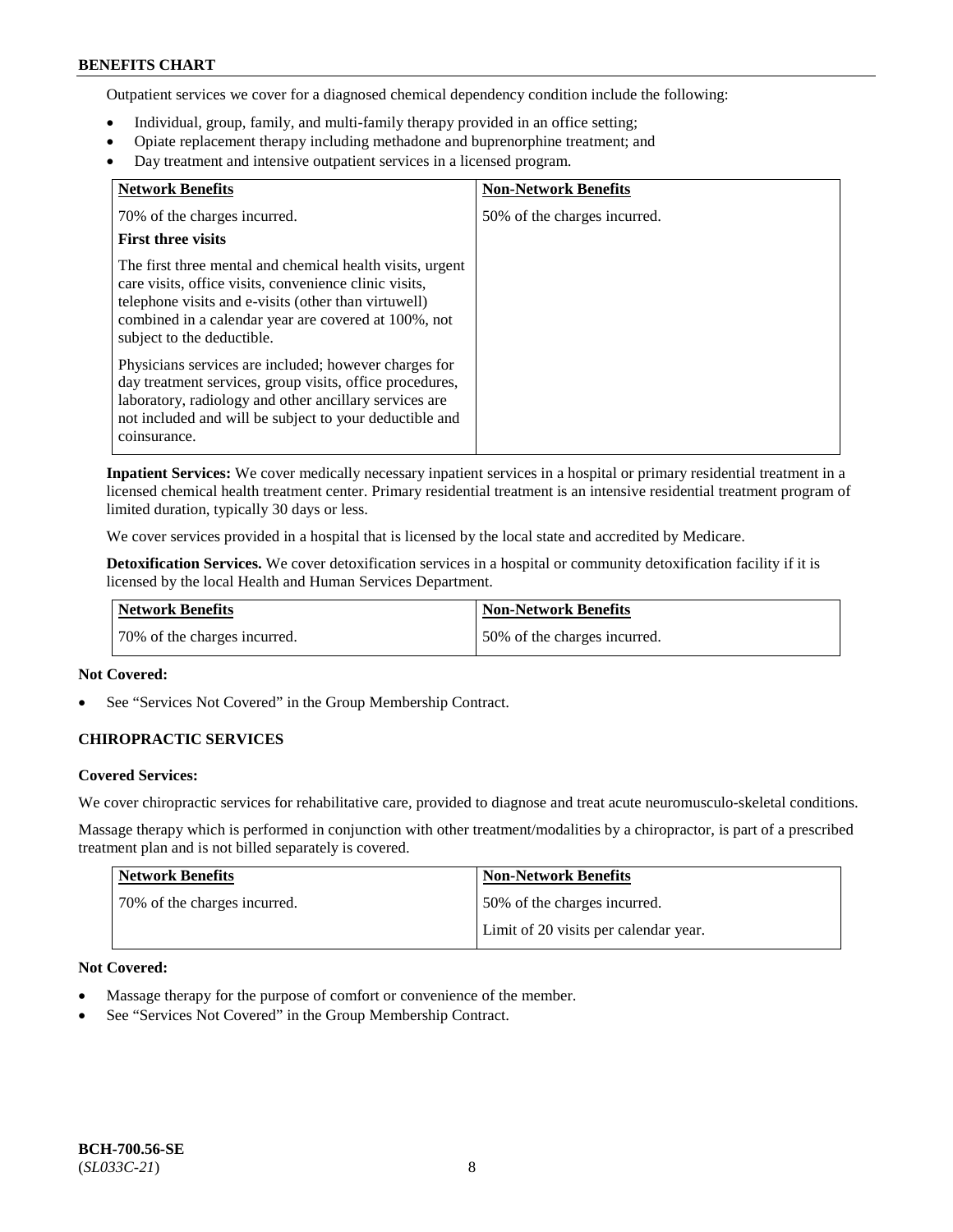## **CLINICAL TRIALS**

### **Covered Services:**

We cover certain routine services if you participate in a Phase I, Phase II, Phase III or Phase IV clinical trial that is conducted in relation to the prevention, detection, or treatment of cancer or other life-threatening disease or condition as defined in the Affordable Care Act. We cover routine patient costs for services that would be eligible under this Benefits Chart if the service was provided outside of a clinical trial.

| <b>Network Benefits</b>                                | <b>Non-Network Benefits</b>                            |
|--------------------------------------------------------|--------------------------------------------------------|
| Coverage level is same as corresponding Network        | Coverage level is same as corresponding Non-Network    |
| Benefit, depending on type of service provided such as | Benefit, depending on type of service provided such as |
| Office Visits for Illness or Injury, Inpatient or      | Office Visits for Illness or Injury, Inpatient or      |
| <b>Outpatient Hospital Services.</b>                   | Outpatient Hospital Services.                          |

### **Not Covered:**

- The investigative item, device or service itself.
- Items or services that are provided solely to satisfy data collection and analysis needs and that are not used in the direct clinical management of the patient.
- A service that is clearly inconsistent with widely accepted and established standards of care for a particular diagnosis.
- See "Services Not Covered" in the Group Membership Contract.

## **DENTAL SERVICES**

## **Covered Services:**

We cover services as described below.

**Accidental Dental Services:** We cover dentally necessary services to treat and restore damage done to sound, natural, unrestored teeth as a result of an accidental injury. Coverage is for damage caused by external trauma to face and mouth only, not for cracked or broken teeth which result from biting or chewing. We cover restorations, root canals, crowns and replacement of teeth lost that are directly related to the accident in which the member was involved. We cover initial exams, xrays, and palliative treatment including extractions, and other oral surgical procedures directly related to the accident. Subsequent treatment must be initiated within the specified time-frame and must be directly related to the accident. We do not cover restoration and replacement of teeth that are not "sound and natural" at the time of the accident.

Full mouth rehabilitation to correct occlusion (bite) and malocclusion (misaligned teeth not due to the accident) are not covered.

When an implant-supported dental prosthetic treatment is pursued, the accidental dental benefit will be applied to the prosthetic procedure. Benefits are limited to the amount that would be paid toward the placement of a removable dental prosthetic appliance that could be used in the absence of implant treatment. Care must be provided or pre-authorized by a HealthPartners dentist.

| <b>Network Benefits</b>      | <b>Non-Network Benefits</b>  |
|------------------------------|------------------------------|
| 70% of the charges incurred. | 50% of the charges incurred. |

For all accidental dental services, treatment and/or restoration must be initiated within six months of the date of the injury. Coverage is limited to the initial course of treatment and/or initial restoration. Services must be provided within twenty-four months of the date of injury to be covered.

### **Medical Referral Dental Services**

**Medically Necessary Outpatient Dental Services:** We cover medically necessary outpatient dental services. Coverage is limited to dental services required for treatment of an underlying medical condition, e.g., removal of teeth to complete radiation treatment for cancer of the jaw, cysts and lesions.

| Network Benefits             | <b>Non-Network Benefits</b>  |
|------------------------------|------------------------------|
| 70% of the charges incurred. | 50% of the charges incurred. |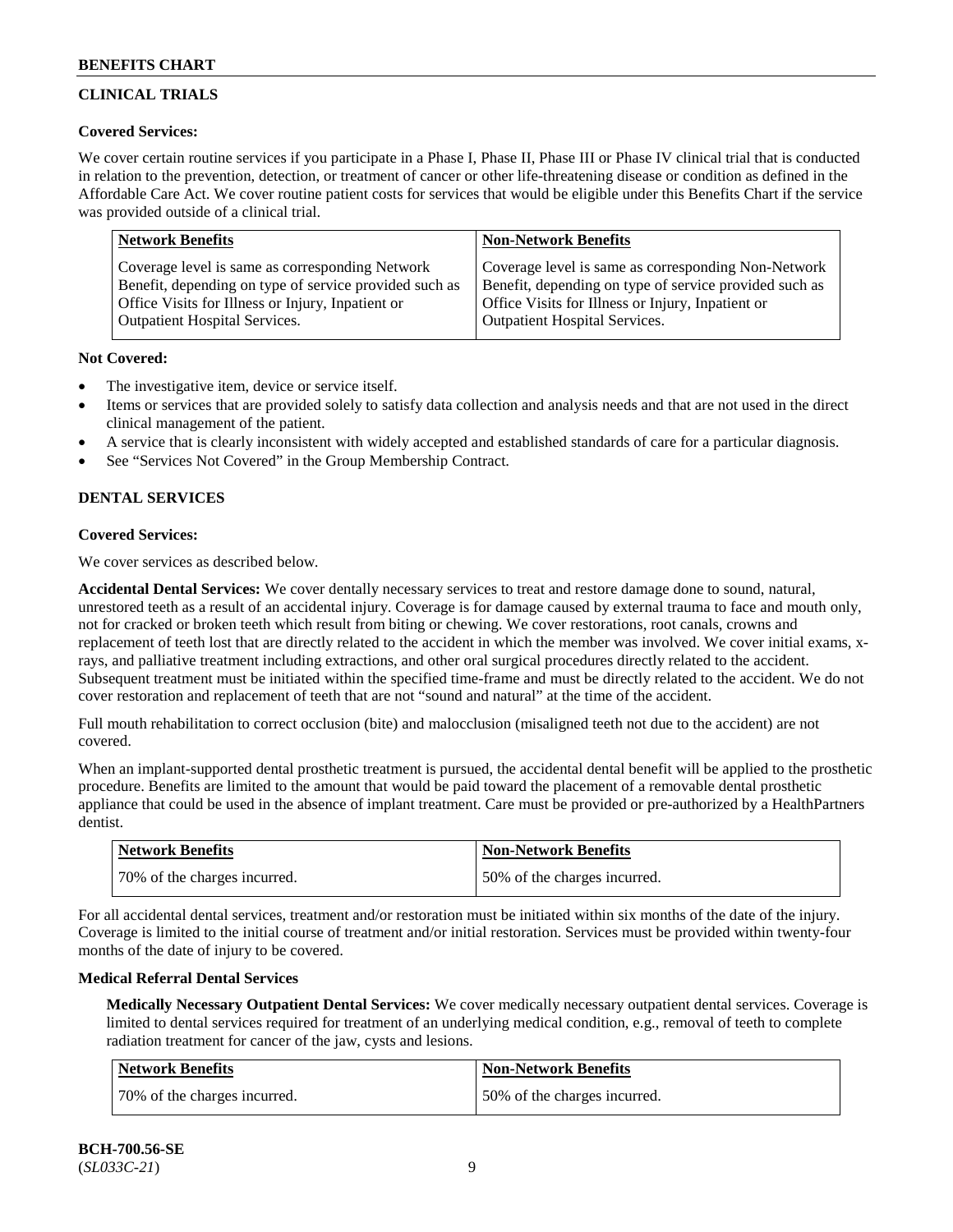**Medically Necessary Hospitalization and Anesthesia for Dental Care:** We cover medically necessary hospitalization for dental care. This is limited to charges incurred by a member who: (1) is a child under age  $5$ ; (2) is severely disabled; (3) has a medical condition and requires hospitalization or general anesthesia for dental care treatment; or (4) is a child between age 5 and 12 and care in dental offices has been attempted unsuccessfully and usual methods of behavior modification have not been successful, or when extensive amounts of restorative care, exceeding four appointments, are required. Coverage is limited to facility and anesthesia charges. Oral surgeon/dentist professional fees are not covered.

| <b>Network Benefits</b>      | <b>Non-Network Benefits</b>  |
|------------------------------|------------------------------|
| 70% of the charges incurred. | 50% of the charges incurred. |

**Medical Complications of Dental Care:** We cover medical complications of dental care. Treatment must be medically necessary care and related to medical complications of non-covered dental care, including complications of the head, neck, or substructures.

| Network Benefits             | Non-Network Benefits         |
|------------------------------|------------------------------|
| 70% of the charges incurred. | 50% of the charges incurred. |

**Oral Surgery**: We cover oral surgery. Coverage is limited to treatment of medical conditions requiring oral surgery, such as treatment of oral neoplasm, non-dental cysts, fracture of the jaws, trauma of the mouth and jaws.

| Network Benefits             | <b>Non-Network Benefits</b>  |
|------------------------------|------------------------------|
| 70% of the charges incurred. | 50% of the charges incurred. |

**Treatment of Cleft Lip and Cleft Palate:** We cover treatment of cleft lip and cleft palate of a dependent child to age 26, including orthodontic treatment and oral surgery directly related to the cleft. Benefits are limited to inpatient or outpatient expenses arising from medical and dental treatment that was scheduled or initiated prior to the dependent turning age 19. Dental services that are not required for the treatment of cleft lip or cleft palate are not covered. If a dependent child covered under this Contract is also covered under a dental plan which includes orthodontic services, that dental plan shall be considered primary for the necessary orthodontic services. Oral appliances are subject to the same copayment, conditions and limitations as durable medical equipment.

| Network Benefits             | Non-Network Benefits         |
|------------------------------|------------------------------|
| 70% of the charges incurred. | 50% of the charges incurred. |

**Treatment of Temporomandibular Disorder (TMD) and Craniomandibular Disorder (CMD):** We cover surgical and non-surgical treatment of temporomandibular disorder (TMD) and craniomandibular disorder (CMD), which is medically necessary care. Dental services which are not required to directly treat TMD or CMD are not covered.

| <b>Network Benefits</b>      | Non-Network Benefits         |
|------------------------------|------------------------------|
| 70% of the charges incurred. | 50% of the charges incurred. |

### **Not Covered:**

- Dental treatment, procedures or services not listed in this Benefits Chart.
- Accident related dental services if treatment is (1) provided to teeth which are not sound and natural, (2) to teeth which have been restored, (3) initiated beyond six months from the date of the injury, (4) received beyond the initial treatment or restoration or (5) received beyond twenty-four months from the date of injury.
- Oral surgery to remove wisdom teeth.
- Orthognathic treatment or procedures and all related services, unless it is required to treat TMD or CMD and it meets our medical coverage criteria.
- See "Services Not Covered" in the Group Membership Contract.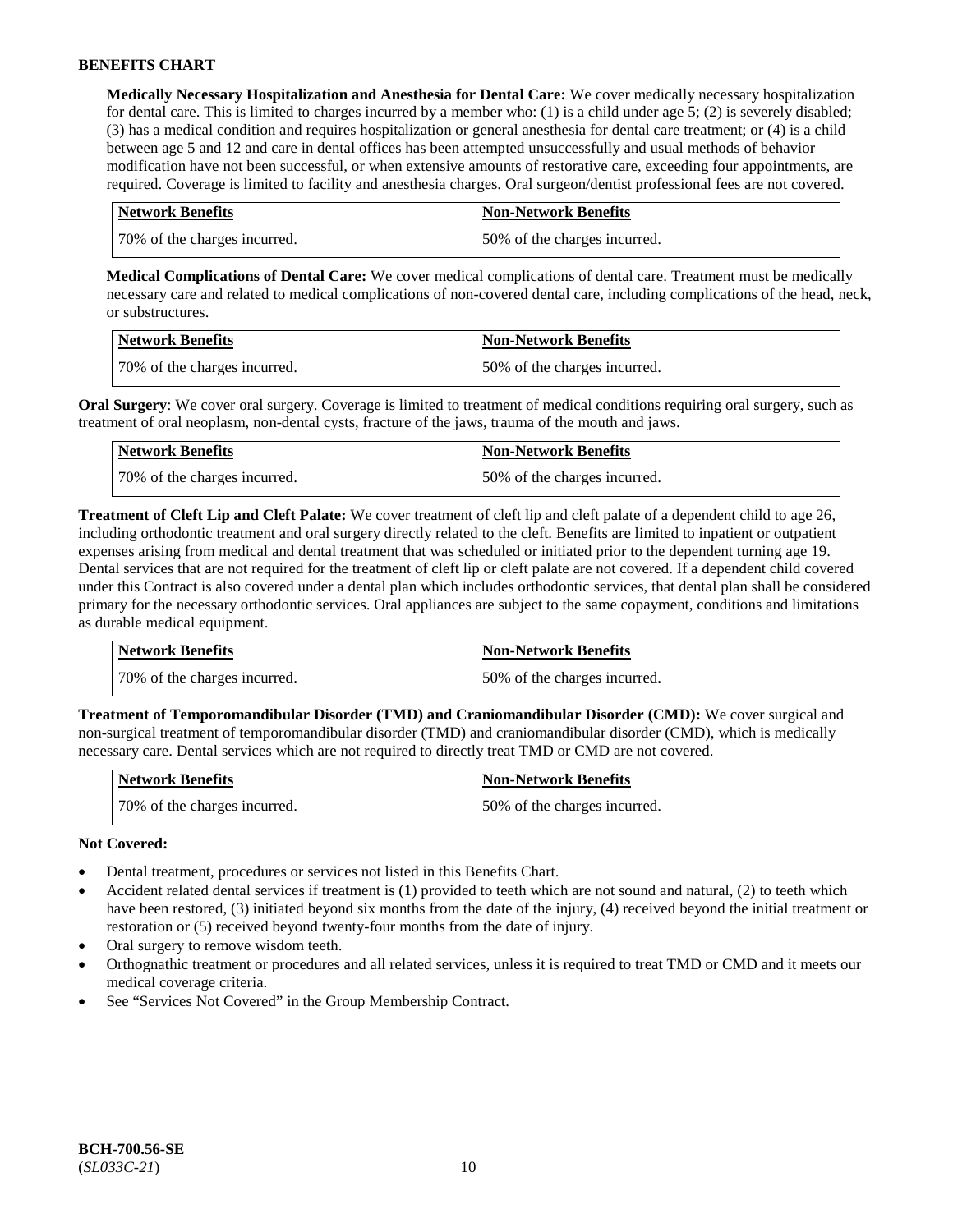## **DIAGNOSTIC IMAGING SERVICES**

#### **Covered Services:**

We cover diagnostic imaging, when ordered by a provider and provided in a clinic or outpatient hospital facility.

For Network Benefits, non-emergent, scheduled outpatient Magnetic Resonance Imaging (MRI) and Computed Tomography (CT) must be provided at a designated facility. Your physician or facility will obtain or verify prior authorization for these services with HealthPartners, as needed.

We cover services provided in a clinic or outpatient hospital facility (to see the benefit level for inpatient hospital or skilled nursing facility services, see benefits under Inpatient Hospital and Skilled Nursing Facility Services).

#### **Outpatient Magnetic Resonance Imaging (MRI) and Computed Tomography (CT)**

| Network Benefits             | <b>Non-Network Benefits</b>  |
|------------------------------|------------------------------|
| 70% of the charges incurred. | 50% of the charges incurred. |

#### **All other outpatient diagnostic imaging services for illness or injury**

#### **Services for illness or injury**

| Network Benefits             | <b>Non-Network Benefits</b>  |
|------------------------------|------------------------------|
| 70% of the charges incurred. | 50% of the charges incurred. |

#### **Preventive services (MRI/CT procedures are not considered preventive)**

Diagnostic imaging services associated with preventive services are covered at the benefit level shown in the "Preventive Services" section of this Benefits Chart.

#### **Not Covered:**

See "Services Not Covered" in the Group Membership Contract.

### **DURABLE MEDICAL EQUIPMENT, PROSTHETICS, ORTHOTICS, AND SUPPLIES**

### **Covered Services:**

We cover equipment and services, as described below.

We cover durable medical equipment and services, prosthetics, orthotics and supplies, subject to the limitations below, including certain disposable supplies, enteral feedings and the following diabetic supplies and equipment: glucose monitors, insulin pumps, syringes, blood and urine test strips and other diabetic supplies as deemed medically appropriate and necessary, for members with gestational, Type I or Type II diabetes.

External hearing aids (including osseointegrated or bone anchored) for members age 18 or younger who have hearing loss that is not correctable by other covered procedures. Coverage is limited to one basic, standard hearing aid for each ear every three years. A basic hearing aid is defined as a hearing device that consists of a microphone, amplifier, volume control, battery and receiver. It does not include upgrades above and beyond the functionality of a basic hearing aid, including but not limited to hearing improvements for group settings, background noise, Bluetooth/remote control functionality, or extended warranties. Charges for upgrades above the cost of a basic, standard hearing aid are not covered.

#### **Diabetic supplies purchased at a pharmacy**

| <b>Network Benefits</b>                                    | <b>Non-Network Benefits</b>  |
|------------------------------------------------------------|------------------------------|
| 70% of the charges incurred.<br>Deductible does not apply. | 50% of the charges incurred. |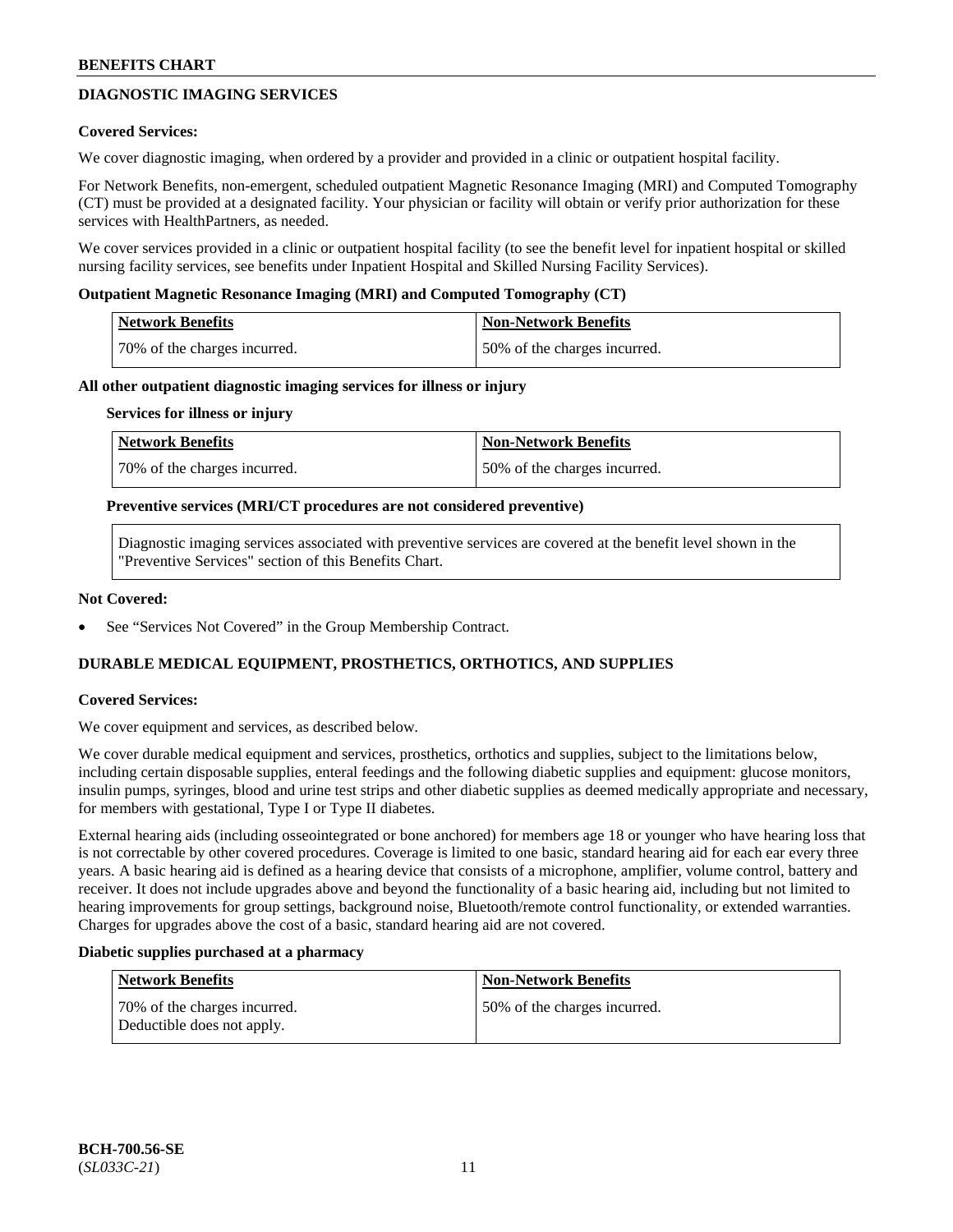### **Diabetic supplies purchased from a non-pharmacy provider**

| <b>Network Benefits</b>                                              | <b>Non-Network Benefits</b>  |
|----------------------------------------------------------------------|------------------------------|
| 70% of the charges incurred if purchased from an<br>approved vendor. | 50% of the charges incurred. |

#### **Special dietary treatment for Phenylketonuria (PKU) if it meets our medical coverage criteria**

| <b>Network Benefits</b>                                     | <b>Non-Network Benefits</b>  |
|-------------------------------------------------------------|------------------------------|
| 70\% of the charges incurred.<br>Deductible does not apply. | 50% of the charges incurred. |

#### **Oral amino acid based elemental formula if it meets our medical coverage criteria**

| <b>Network Benefits</b>      | <b>Non-Network Benefits</b>  |
|------------------------------|------------------------------|
| 70% of the charges incurred. | 50% of the charges incurred. |

### **All other durable medical equipment, prosthetics, orthotics and supplies**

| <b>Network Benefits</b>      | <b>Non-Network Benefits</b>  |
|------------------------------|------------------------------|
| 70% of the charges incurred. | 50% of the charges incurred. |

### **Limitations:**

Coverage of durable medical equipment is limited by the following:

- No more than a 93-day supply of diabetic supplies are covered and dispensed at a time.
- Payment will not exceed the cost of an alternate piece of equipment or service that is effective and medically necessary.
- Wigs for hair loss resulting from alopecia areata are limited to one per calendar year.
- For prosthetic benefits, other than hair prostheses (i.e., wigs) for hair loss resulting from alopecia areata and oral appliances for cleft lip and cleft palate, payment will not exceed the cost of an alternate piece of equipment or service that is effective, medically necessary and enables members to conduct standard activities of daily living.
- We reserve the right to determine if an item will be approved for rental vs. purchase.
- We require that certain diabetic supplies and equipment be purchased at a pharmacy.
- Diabetic supplies and equipment are limited to certain models and brands.
- Durable medical equipment and supplies must be obtained from or repaired by approved vendors.
- Covered services and supplies are based on established medical policies, which are subject to periodic review and modification by the medical or dental directors. Our coverage policy for diabetic supplies includes information on our required models and brands. These medical policies (medical coverage criteria) are available by calling Member Services or logging on to your "*my*HealthPartners" account a[t healthpartners.com.](https://www.healthpartners.com/hp/index.html)

### **Not Covered:**

Items that are not eligible for coverage include, but are not limited to:

- Replacement or repair of any covered items, if the items are (i) damaged or destroyed by misuse, abuse or carelessness, (ii) lost; or (iii) stolen.
- Duplicate or similar items.
- Labor and related charges for repair of any covered items which are more than the cost of replacement by an approved vendor.
- Sales tax, mailing, delivery charges, service call charges.
- Items that are primarily educational in nature or for hygiene, vocation, comfort, convenience or recreation.
- Communication aids or devices: equipment to create, replace or augment communication abilities including, but not limited to, speech processors, receivers, communication boards, or computer or electronic assisted communication.
- Hearing aids (implantable and external, including osseointegrated or bone anchored) and their fitting, except as specifically described in this Benefits Chart. This exclusion does not apply to cochlear implants.
- Eyeglasses, contact lenses and their fitting, measurement and adjustment, except as specifically described in this Benefits Chart.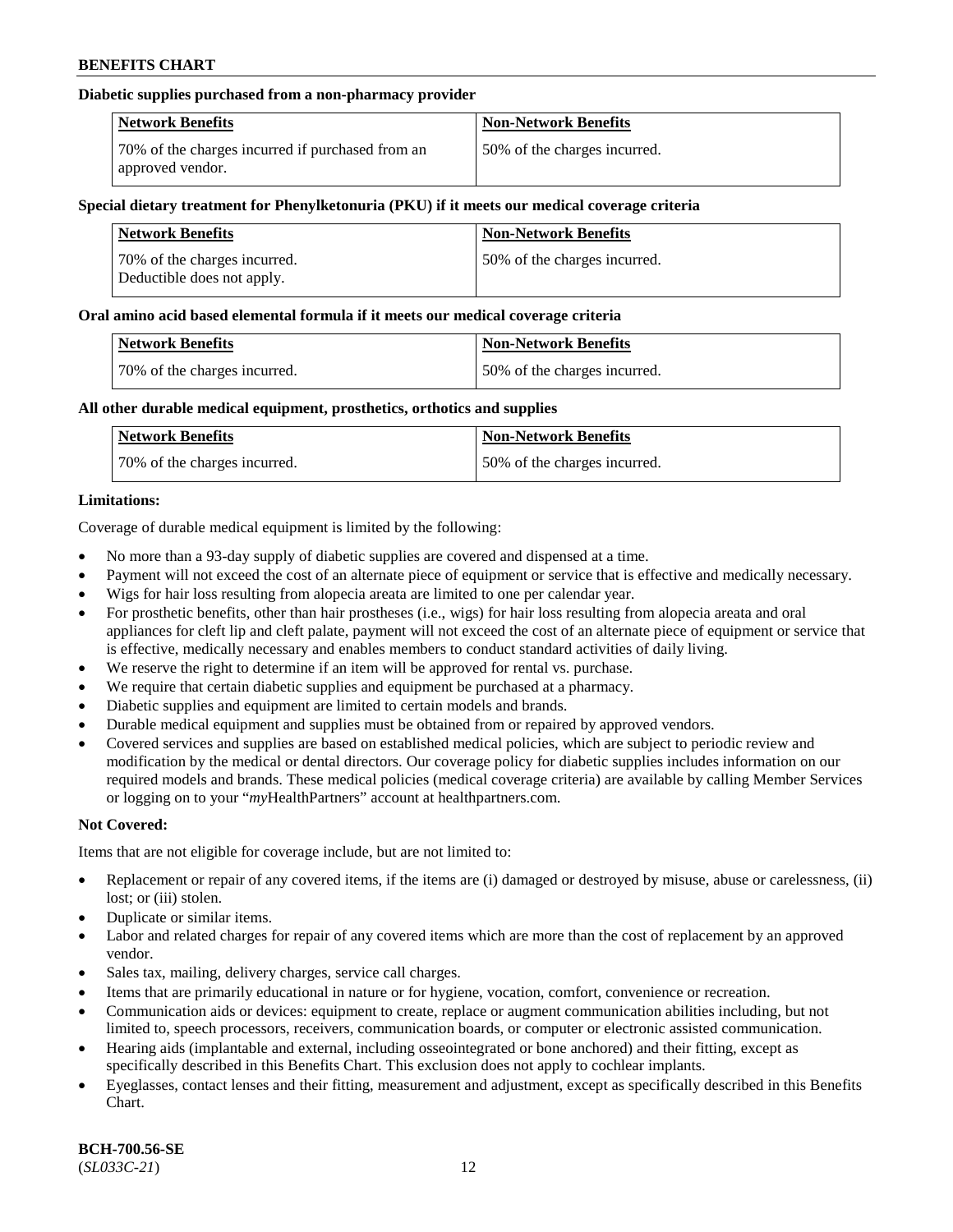- Hair prostheses (wigs), except as specifically described in this Benefits Chart.
- Household equipment which primarily has customary uses other than medical, such as, but not limited to, exercise cycles, air purifiers, central or unit air conditioners, water purifiers, non-allergenic pillows, mattresses or waterbeds.
- Household fixtures including, but not limited to, escalators or elevators, ramps, swimming pools and saunas.
- Modifications to the structure of the home including, but not limited to, wiring, plumbing or charges for installation of equipment.
- Vehicle, car or van modifications including, but not limited to, hand brakes, hydraulic lifts and car carrier.
- Rental equipment while owned equipment is being repaired by non-contracted vendors, beyond one month rental of medically necessary equipment.
- Other equipment and supplies, including but not limited to assistive devices, that we determine are not eligible for coverage.
- See "Services Not Covered" in the Group Membership Contract.

## **EMERGENCY AND URGENTLY NEEDED CARE SERVICES**

## **Covered Services:**

We cover services for emergency care and urgently needed care if the services are otherwise eligible for coverage under this Benefits Chart.

**Urgently Needed Care.** These are services to treat an unforeseen illness or injury, which are required in order to prevent a serious deterioration in your health, and which cannot be delayed until the next available clinic or office hours.

## **Urgently Needed care at clinics**

| <b>Network Benefits</b>                                                                                                                                                                                                                                           | <b>Non-Network Benefits</b> |
|-------------------------------------------------------------------------------------------------------------------------------------------------------------------------------------------------------------------------------------------------------------------|-----------------------------|
| 70% of the charges incurred.                                                                                                                                                                                                                                      | See Network Benefits.       |
| <b>First three visits</b>                                                                                                                                                                                                                                         |                             |
| The first three mental and chemical health visits, urgent<br>care visits, office visits, convenience clinic visits,<br>telephone visits and e-visits (other than virtuwell)<br>combined in a calendar year are covered at 100%, not<br>subject to the deductible. |                             |
| Physicians services are included; however, charges for<br>day treatment services, group visits, office procedures,<br>laboratory, radiology and other ancillary services are<br>not included and will be subject to your deductible and<br>coinsurance.           |                             |

**Emergency Care.** These are services to treat: (1) the sudden, unexpected onset of illness or injury which, if left untreated or unattended until the next available clinic or office hours, would result in hospitalization, or (2) a condition requiring professional health services immediately necessary to preserve life or stabilize health.

When reviewing claims for coverage of emergency services, our medical director will take into consideration a reasonable layperson's belief that the circumstances required immediate medical care that could not wait until the next working day or next available clinic appointment. Emergency care also includes an immediate response service available on a 24-hour, sevenday-a-week basis for each child, or person, having a psychiatric crisis, a mental health crisis, or a mental health emergency.

### **Emergency care in a hospital emergency room, including professional services of a physician**

| Network Benefits             | <b>Non-Network Benefits</b> |
|------------------------------|-----------------------------|
| 70% of the charges incurred. | See Network Benefits.       |

## **Inpatient emergency care in a hospital**

| Network Benefits             | <b>Non-Network Benefits</b> |
|------------------------------|-----------------------------|
| 70% of the charges incurred. | See Network Benefits.       |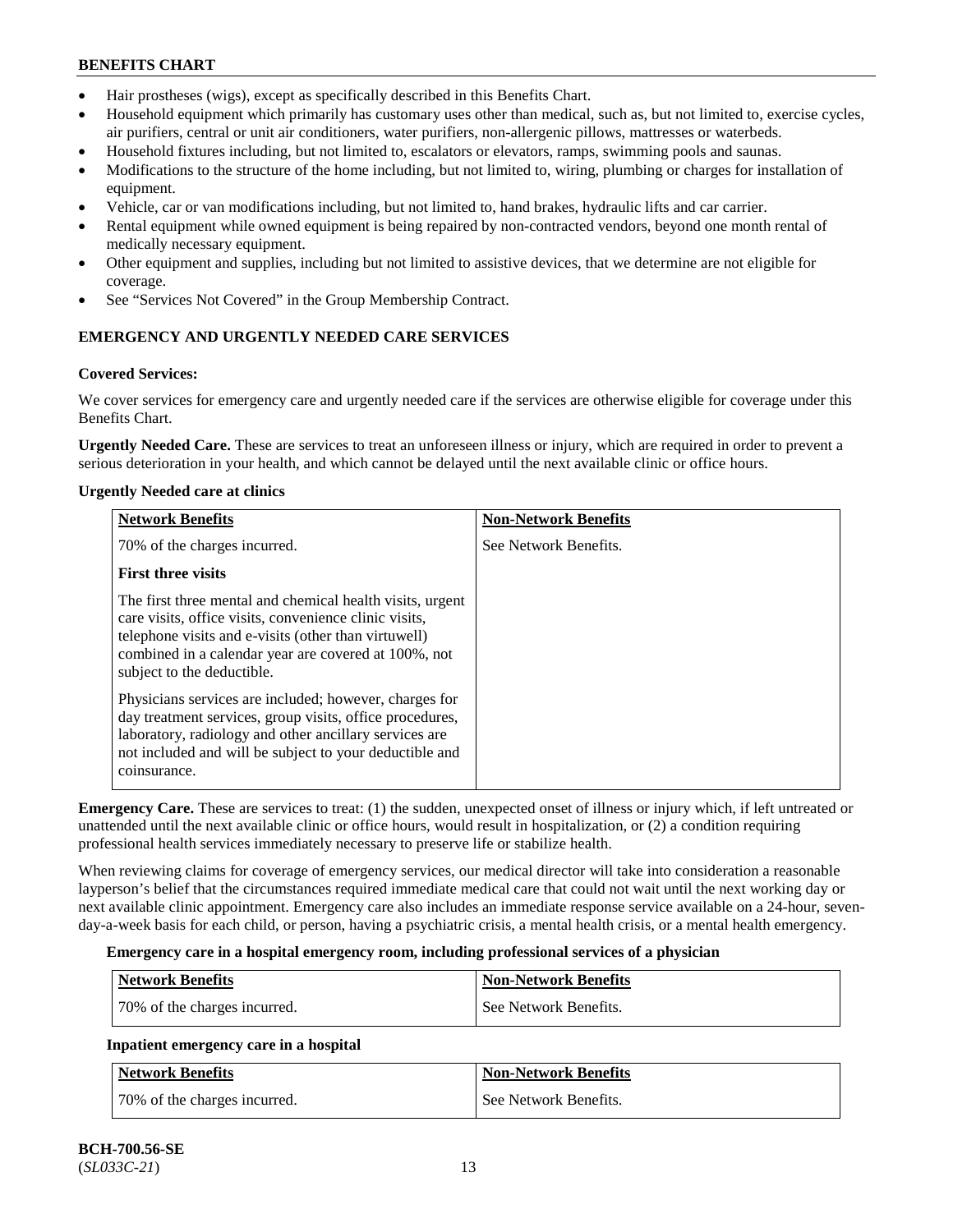### **Not Covered:**

• See "Services Not Covered" in the Group Membership Contract.

## **GENE THERAPY**

## **Covered Services:**

We cover gene therapy treatment that meets our current medical coverage criteria.

| <b>Network Benefits</b>                                                                                                                                                                                 | <b>Non-Network Benefits</b> |
|---------------------------------------------------------------------------------------------------------------------------------------------------------------------------------------------------------|-----------------------------|
| Coverage level is same as corresponding Network<br>Benefit, depending on type of service provided, such as<br>Office Visits for Illness or Injury, Inpatient or<br><b>Outpatient Hospital Services.</b> | No Coverage.                |

### **Limitations:**

- Gene therapy must be provided by a designated provider.
- Specific types of gene therapy are limited to therapies and conditions specified in our medical coverage criteria.

## **Not Covered:**

• See "Services Not Covered" in the Group Membership Contract.

## **HEALTH EDUCATION**

### **Covered Services:**

We cover education for preventive services and education for the management of chronic health problems (such as diabetes).

| Network Benefits                                            | <b>Non-Network Benefits</b>  |
|-------------------------------------------------------------|------------------------------|
| 100% of the charges incurred.<br>Deductible does not apply. | 50% of the charges incurred. |

### **Not Covered:**

• See "Services Not Covered" in the Group Membership Contract.

## **HOME-BASED COMPREHENSIVE HEALTH RISK ASSESSMENT**

### **Covered Services:**

If you meet our criteria for coverage, you may qualify for our home-based comprehensive health risk assessment program. The program covers a health assessment with a designated nurse practitioner.

| Network Benefits                                            | <b>Non-Network Benefits</b> |
|-------------------------------------------------------------|-----------------------------|
| 100% of the charges incurred.<br>Deductible does not apply. | No Coverage.                |

### **Not Covered:**

• See "Services Not Covered" in the Group Membership Contract.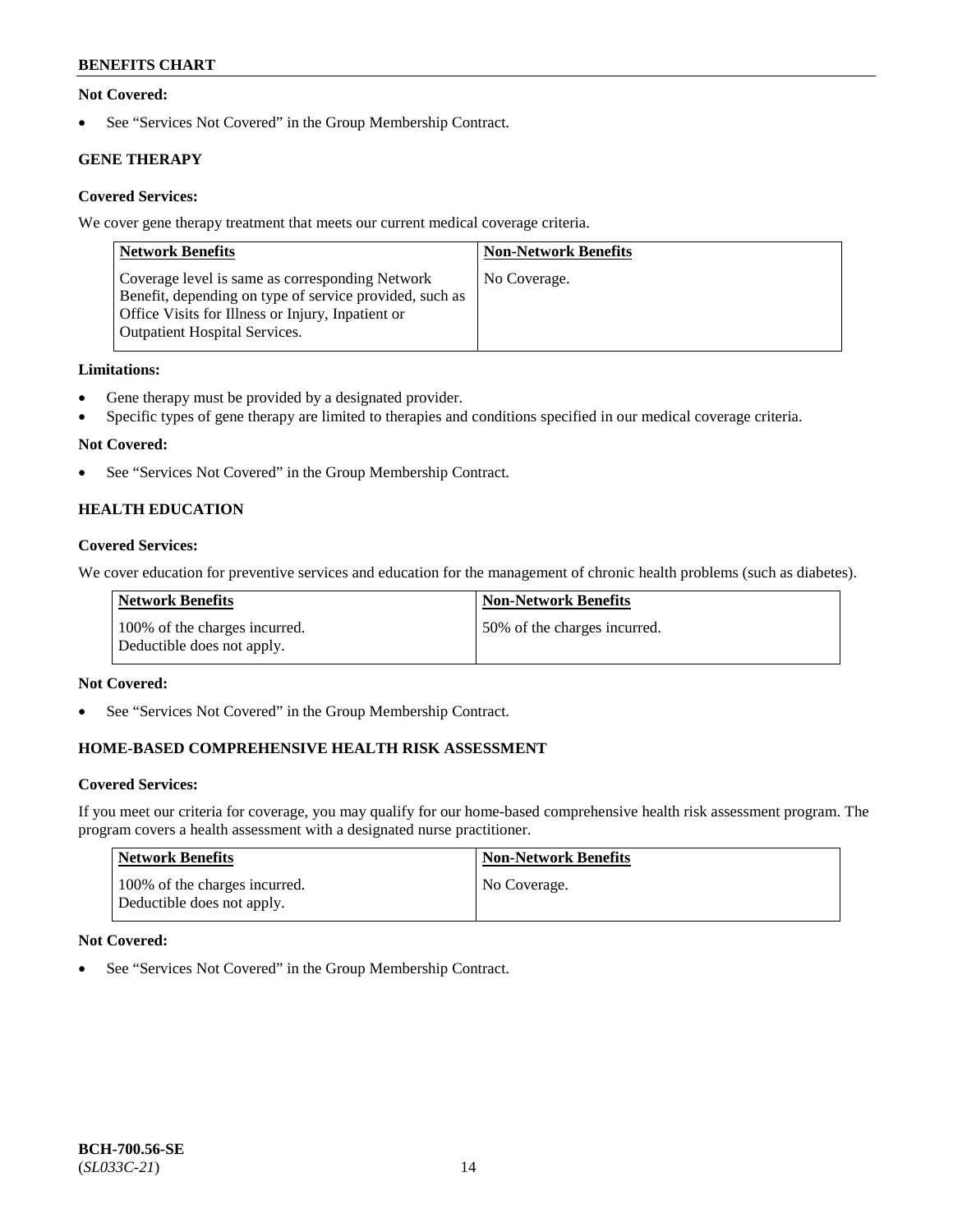## **HOME HEALTH SERVICES**

### **Covered Services:**

We cover skilled nursing services, physical therapy, occupational therapy, speech therapy, respiratory therapy and other therapeutic services, non-routine prenatal and postnatal services, routine postnatal well child visits (as described in the Medical Coverage Criteria), phototherapy services for newborns, home health aide services and other eligible home health services when provided in your home, if you are homebound (i.e., unable to leave home without considerable effort due to a medical condition. Lack of transportation does not constitute homebound status). For phototherapy services for newborns and high risk pre-natal services, supplies and equipment are included.

We cover total parenteral nutrition/intravenous ("TPN/IV") therapy, equipment, supplies and drugs in connection with IV therapy. IV line care kits are covered under Durable Medical Equipment.

You do not need to be homebound to receive total parenteral nutrition/intravenous ("TPN/IV") therapy.

We cover palliative care benefits. Palliative care includes symptom management, education and establishing goals of care. We waive the requirement that you be homebound for a limited number of home visits for palliative care (as shown in the Benefits Chart), if you have a life-threatening, non-curable condition which has a prognosis of survival of two years or less. Additional palliative care visits are eligible under the home health services benefit if you are homebound and meet all other requirements defined in this section.

Home health services are eligible and covered only when:

- medically necessary; and
- provided as rehabilitative care, terminal care or maternity care; and
- ordered by a physician, and included in the written home care plan.

### **Physical therapy, occupational therapy, speech therapy, respiratory therapy, home health aide services and palliative care**

| <b>Network Benefits</b>      | <b>Non-Network Benefits</b>  |
|------------------------------|------------------------------|
| 70% of the charges incurred. | 50% of the charges incurred. |

### **TPN/IV therapy, skilled nursing services, non-routine prenatal/postnatal services, and phototherapy**

| <b>Network Benefits</b>       | <b>Non-Network Benefits</b>  |
|-------------------------------|------------------------------|
| 170% of the charges incurred. | 50% of the charges incurred. |

Each 24-hour visit (or shifts of up to 24-hour visits) equals one visit and counts toward the Maximum visits for all other services shown below. Any visit that lasts less than 24 hours, regardless of the length of the visit, will count as one visit toward the Maximum visits for all other services shown below. All visits must be medically necessary and benefit eligible.

#### **Routine postnatal well child visits**

| Network Benefits                                            | <b>Non-Network Benefits</b>  |
|-------------------------------------------------------------|------------------------------|
| 100% of the charges incurred.<br>Deductible does not apply. | 50% of the charges incurred. |

## **Maximum visits for palliative care**

If you are eligible to receive palliative care in the home and you are not homebound, there is a maximum of 12 visits per calendar year.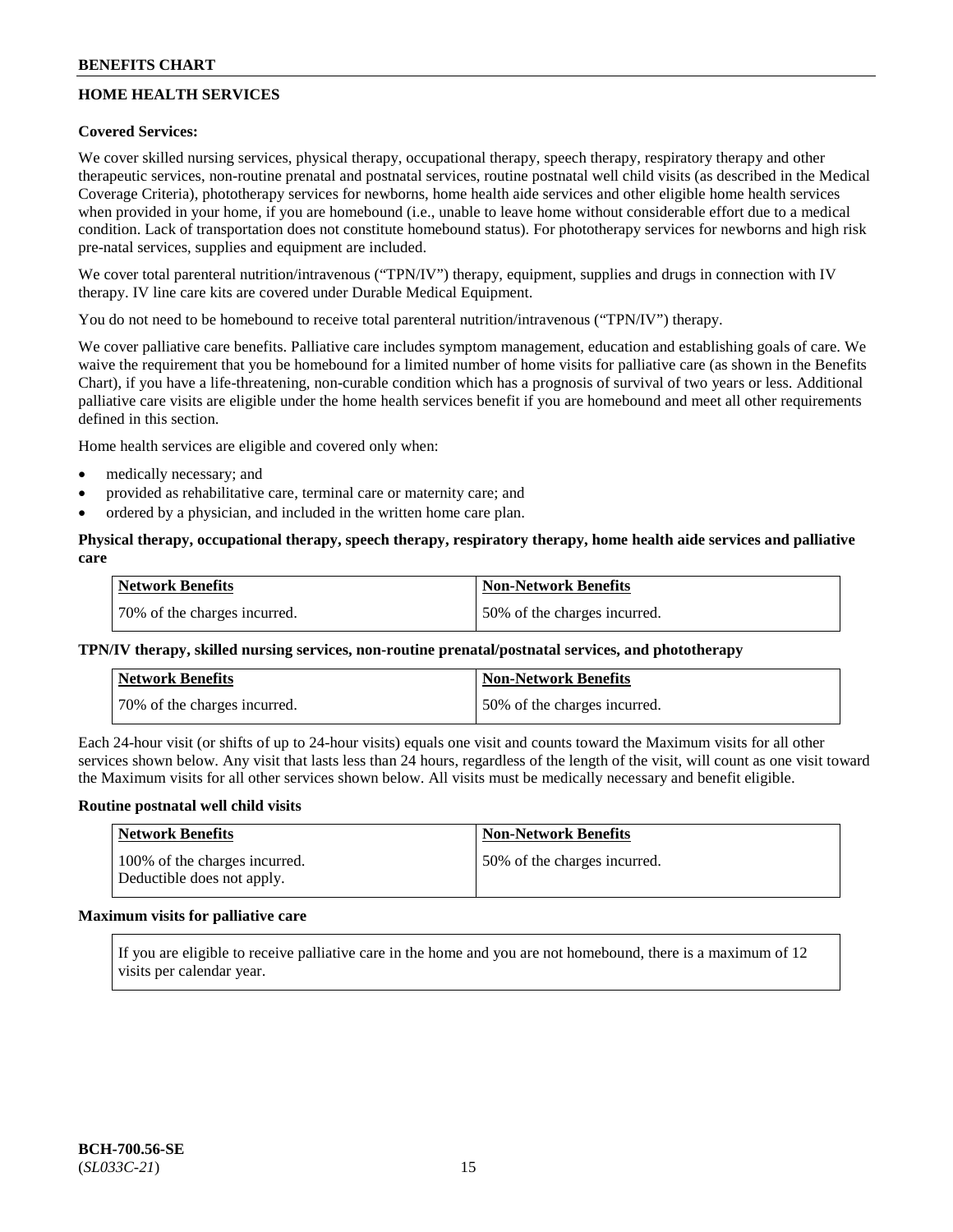#### **Maximum visits for all other services**

| <b>Network Benefits</b>       | <b>Non-Network Benefits</b>  |
|-------------------------------|------------------------------|
| 120 visits per calendar year. | 60 visits per calendar year. |

Each visit provided under the Network Benefits and Non-Network Benefits counts toward the maximums shown under all Maximum visits sections. The routine postnatal well child visit does not count toward the visit limit.

#### **Limitations:**

- Home health services are not provided as a substitute for a primary caregiver in the home or as relief (respite) for a primary caregiver in the home. We will not reimburse family members or residents in your home for the above services.
- A service shall not be considered a skilled nursing service merely because it is performed by, or under the direct supervision of, a licensed nurse. Where a service (such as tracheotomy suctioning or ventilator monitoring) or like services, can be safely and effectively performed by a non-medical person (or self-administered), without the direct supervision of a licensed nurse, the service shall not be regarded as a skilled nursing service, whether or not a skilled nurse actually provides the service. The unavailability of a competent person to provide a non-skilled service shall not make it a skilled service when a skilled nurse provides it. Only the skilled nursing component of so-called "blended" services (i.e. services which include skilled and non-skilled components) are covered under this Benefits Chart.

#### **Not Covered:**

- Financial or legal counseling services.
- Housekeeping or meal services in your home.
- Private duty nursing services. This exclusion does not apply if covered person is also covered under Medical Assistance under 256B.0625, subdivision 7, with the exception of section 256B.0654 subdivision 4.
- Services provided by a family member or enrollee, or a resident in the enrollee's home.
- Vocational rehabilitation and recreational or educational therapy. Recreation therapy is therapy provided solely for the purpose of recreation, including but not limited to: (a) requests for physical therapy or occupational therapy to improve athletic ability, and (b) braces or guards to prevent sports injuries.
- See "Services Not Covered" in the Group Membership Contract.

### **HOME HOSPICE SERVICES**

### **Applicable Definitions:**

**Part-time.** This is up to two hours of service per day, more than two hours is considered continuous care.

**Continuous Care.** This is from two to twelve hours of service per day provided by a registered nurse, licensed practical nurse, or home health aide, during a period of crisis in order to maintain a terminally ill patient at home.

**Appropriate Facility.** This is a nursing home, hospice residence, or other inpatient facility.

**Custodial Care Related to Hospice Services.** This means providing assistance in the activities of daily living and the care needed by a terminally ill patient which can be provided by primary caregiver (i.e., family member or friend) who is responsible for the patient's home care.

#### **Covered Services:**

**Home Hospice Program.** We cover the services described below if you are terminally ill and accepted as a home hospice program participant. You must meet the eligibility requirements of the program, and elect to receive services through the home hospice program. The services will be provided in your home, with inpatient care available when medically necessary as described below. If you elect to receive hospice services, you do so in lieu of curative treatment for your terminal illness for the period you are enrolled in the home hospice program.

**Eligibility:** In order to be eligible to be enrolled in the home hospice program, you must: (1) be a terminally ill patient (prognosis of six months or less); (2) have chosen a palliative treatment focus (i.e., emphasizing comfort and supportive services rather than treatment attempting to cure the disease or condition); and (3) continue to meet the terminally ill prognosis as reviewed by our medical director or his or her designee over the course of care. You may withdraw from the home hospice program at any time.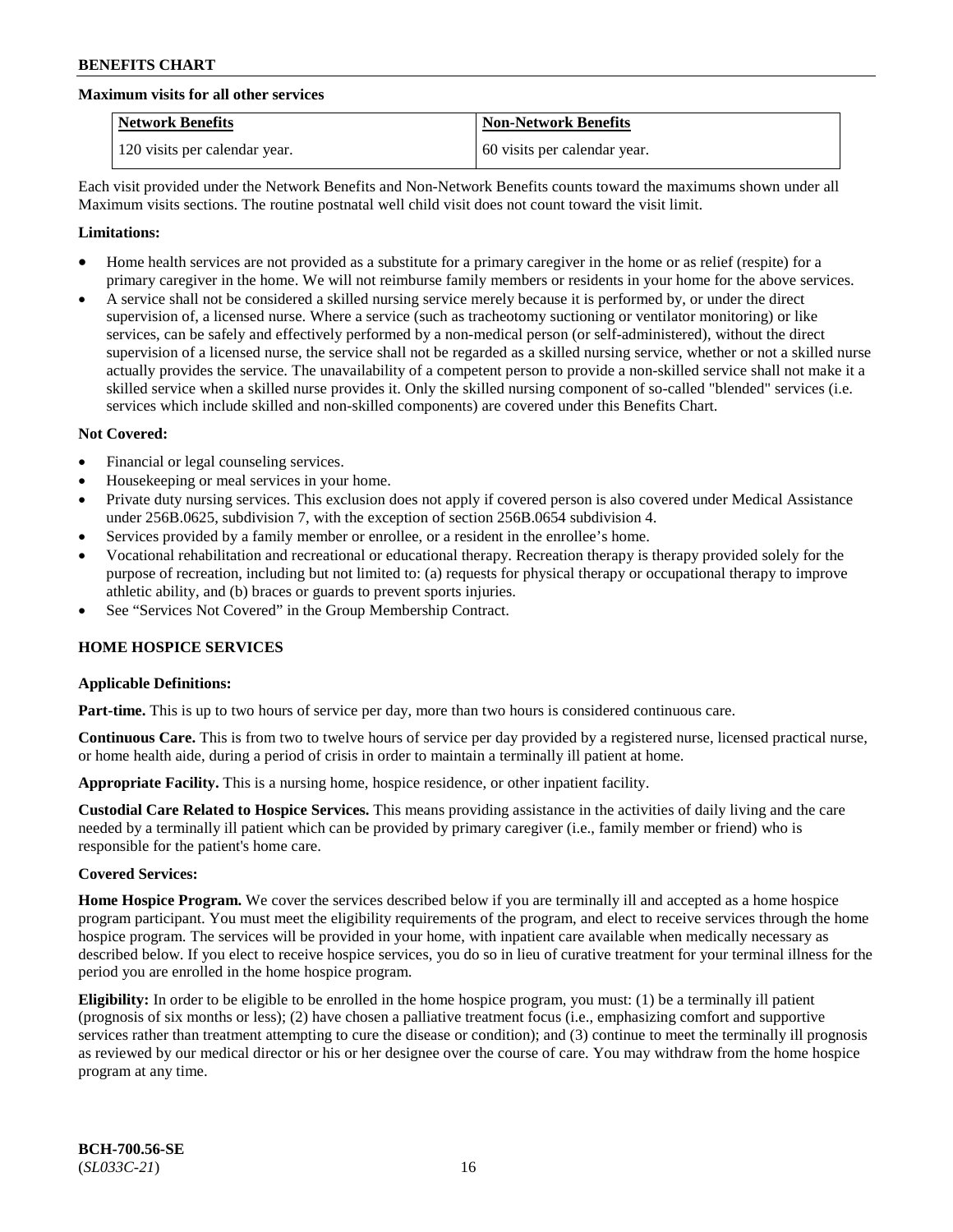**Eligible Services:** Hospice services include the following services provided in accordance with an approved hospice treatment plan.

- Home Health Services:
	- o Part-time care provided in your home by an interdisciplinary hospice team (which may include a physician, nurse, social worker, and spiritual counselor) and medically necessary home health services are covered.
	- o One or more periods of continuous care in your home or in a setting which provides day care for pain or symptom management, when medically necessary, will be covered.
- Inpatient Services: We cover medically necessary inpatient services.
- Other Services:
	- o Respite care is covered for care in your home or in an appropriate facility, to give your primary caregivers (i.e., family members or friends) rest and/or relief when necessary in order to maintain a terminally ill patient at home.
	- o Medically necessary medications for pain and symptom management.
	- Semi-electric hospital beds and other durable medical equipment are covered.
	- o Emergency and non-emergency care is covered.

| <b>Network Benefits</b>      | Non-Network Benefits         |
|------------------------------|------------------------------|
| 70% of the charges incurred. | 50% of the charges incurred. |

Respite care is limited to 5 days per episode, and respite care and continuous care combined are limited to 30 days.

#### **Not Covered:**

- Financial or legal counseling services.
- Housekeeping or meal services in your home.
- Custodial or maintenance care related to hospice services, whether provided in the home or in a nursing home.
- Any service not specifically described as covered services under this home hospice services benefits.
- Any services provided by members of your family or residents in your home.
- See "Services Not Covered" in the Group Membership Contract.

### **HOSPITAL AND SKILLED NURSING FACILITY SERVICES**

#### **Covered Services:**

We cover services as described below.

#### **Medical or Surgical Hospital Services**

**Inpatient Hospital Services:** We cover the following medical or surgical services, for the treatment of acute illness or injury, which require the level of care only provided in an acute care facility. These services must be authorized by a physician.

Inpatient hospital services include: room and board; the use of operating or maternity delivery rooms; intensive care facilities; newborn nursery facilities; general nursing care, anesthesia, laboratory and diagnostic imaging services, radiation therapy, physical therapy, prescription drugs or other medications administered during treatment, blood and blood products (unless replaced), and blood derivatives, and other diagnostic or treatment related hospital services; physician and other professional medical and surgical services provided while in the hospital, including gender reassignment surgery that meets medical coverage criteria.

We cover up to 120 hours of services provided by a private duty nurse or personal care assistant who has provided home care services to a ventilator-dependent patient, solely for the purpose of assuring adequate training of the hospital staff to communicate with that patient.

Services for items for personal convenience, such as television rental, are not covered.

We cover, following a vaginal delivery, a minimum of 48 hours of inpatient care for the mother and newborn child. We cover, following a caesarean section delivery, a minimum of 96 hours of inpatient care for the mother and newborn child. If the duration of inpatient care is less than these minimums, we also cover a minimum of one home visit by a registered nurse for post-delivery care, within four days of discharge of the mother and newborn child. Services provided by the registered nurse include, but are not limited to, parent education, assistance and training in breast and bottle feeding, and conducting any necessary and appropriate clinical tests. We shall not provide any compensation or other non-medical remuneration to encourage a mother and newborn to leave inpatient care before the duration minimums specified.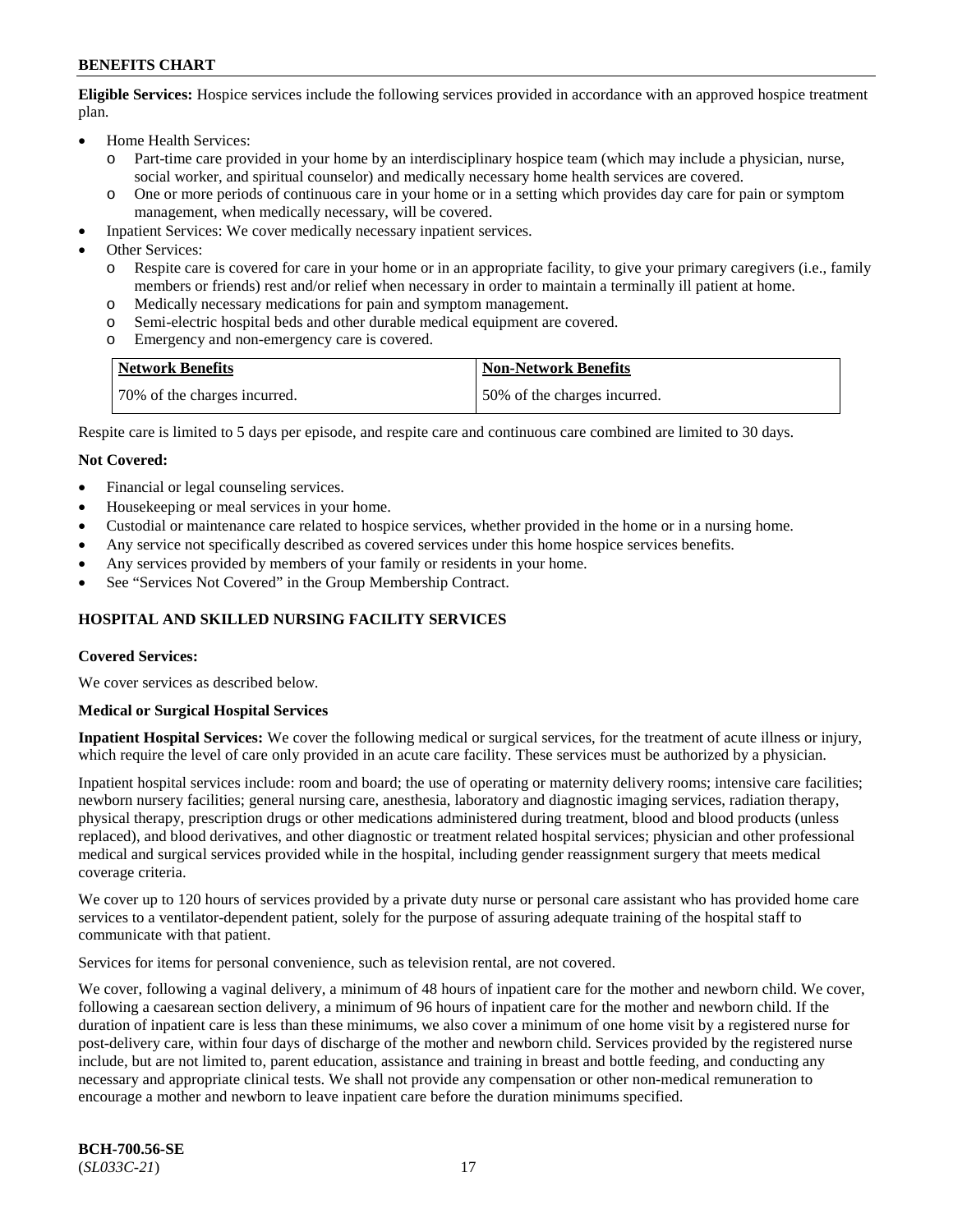Group health plans and health insurance issuers generally may not, under Federal law, restrict benefits for any hospital length of stay in connection with childbirth for the mother of newborn child to less than 48 hours following a vaginal delivery, or less than 96 hours following a caesarean section. However, Federal law generally does not prohibit the mother's or newborn's attending provider, after consulting with the mother, from discharging the mother or her newborn earlier than 48 hours (or 96 hours as applicable). In any case plans and issuers may not, under Federal law, require that a provider obtain authorization from the plan or the insurance issuer for prescribing a length of stay not in excess of 48 hours (or 96 hours).

| Network Benefits             | <b>Non-Network Benefits</b>  |
|------------------------------|------------------------------|
| 70% of the charges incurred. | 50% of the charges incurred. |

Each member's admission or confinement, including that of a newborn child, is separate and distinct from the admission or confinement of any other member.

**Outpatient Hospital, Ambulatory Care or Surgical Facility Services:** We cover the following medical and surgical services, for diagnosis or treatment of illness or injury on an outpatient basis. These services must be authorized by a physician.

Outpatient services include: use of operating rooms, maternity delivery rooms or other outpatient departments, rooms or facilities; and the following outpatient services: general nursing care, anesthesia, laboratory and diagnostic imaging services, radiation therapy, physical therapy, drugs administered during treatment, blood and blood products (unless replaced), and blood derivatives, and other diagnostic or treatment related outpatient services; physician and other professional medical and surgical services provided while an outpatient, including gender reassignment surgery that meets medical coverage criteria.

For Network Benefits, non-emergent, scheduled outpatient Magnetic Resonance Imaging (MRI) and Computed Tomography (CT) must be provided at a designated facility. Your physician and facility will obtain or verify authorization for these services with HealthPartners, as needed.

To see the benefit level for diagnostic imaging services, laboratory services and physical therapy, see benefits under Diagnostic Imaging Services, Laboratory Services and Physical Therapy in this Benefits Chart.

| Network Benefits             | <b>Non-Network Benefits</b>  |
|------------------------------|------------------------------|
| 70% of the charges incurred. | 50% of the charges incurred. |

### **Skilled Nursing Facility Care**

We cover room and board, daily skilled nursing and related ancillary services for post-acute treatment and rehabilitative care of illness or injury that meets medical coverage criteria.

| <b>Network Benefits</b>                       | <b>Non-Network Benefits</b>                   |
|-----------------------------------------------|-----------------------------------------------|
| 70% of the charges incurred.                  | 50% of the charges incurred.                  |
| Limited to 120 day maximum per calendar year. | Limited to 120 day maximum per calendar year. |

Each day of services provided under the Network Benefits and Non-Network Benefits combined, counts toward the maximums shown above.

### **Not Covered:**

- Services for items for personal convenience, such as television rental.
- See "Services Not Covered" in the Group Membership Contract.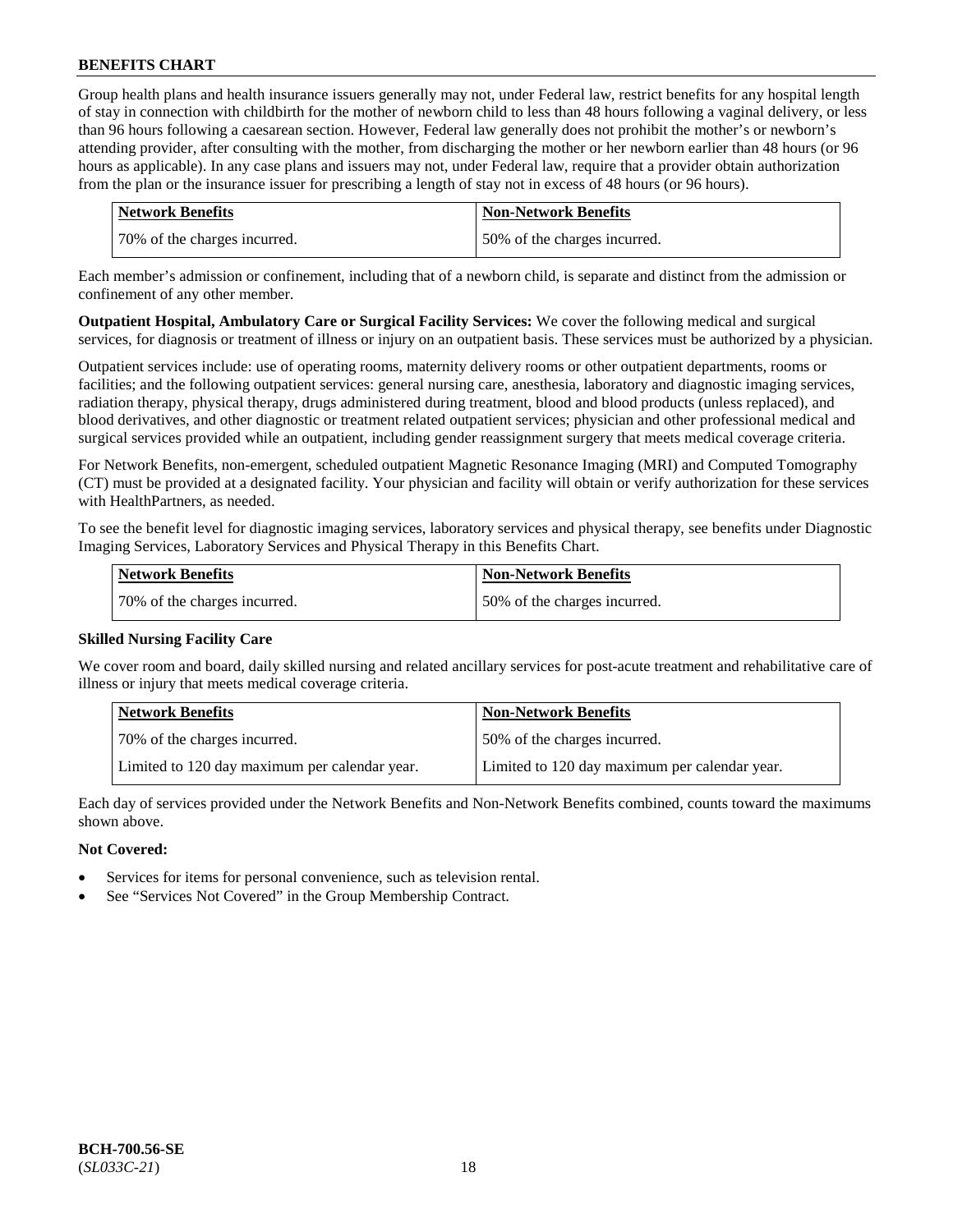## **INFERTILITY SERVICES**

### **Covered Services:**

We cover the diagnosis of infertility. These services include diagnostic procedures and tests provided in connection with an infertility evaluation, office visits and consultations to diagnose infertility.

| <b>Network Benefits</b>      | <b>Non-Network Benefits</b>  |
|------------------------------|------------------------------|
| 70% of the charges incurred. | 50% of the charges incurred. |

Coverage is limited to office visits and consultations to diagnose infertility. Treatment is not covered.

## **Not Covered:**

- Treatment of infertility, including but not limited to, office visits, laboratory and diagnostic imaging services and drugs for the treatment of infertility; assisted reproduction, including, but not limited to gamete intrafallopian tube transfer (GIFT), zygote intrafallopian tube transfer (ZIFT) intracytoplasmic sperm injection (ICSI), and/or in-vitro fertilization (IVF), and all charges associated with such procedures; reversal of sterilization; artificial insemination; and sperm, ova or embryo acquisition, retrieval or storage; however, we do cover office visits and consultations to diagnose infertility.
- Services related to the establishment of surrogate pregnancy and fees for a surrogate.
- See "Services Not Covered" in the Group Membership Contract.

## **LABORATORY SERVICES**

#### **Covered Services:**

We cover laboratory tests when ordered by a provider and provided in a clinic or outpatient hospital facility.

To see the benefit level for inpatient hospital or skilled nursing facility services, see benefits under Inpatient Hospital and Skilled Nursing Facility Services in this Benefits Chart.

**Prostate-specific antigen (PSA) test coverage.** We cover prostate cancer screening for men 40 years of age or over who are symptomatic or in a high-risk category and for all men 50 years of age or older. Coverage includes a prostate-specific antigen blood test and a digital rectal examination.

| <b>Network Benefits</b>      | <b>Non-Network Benefits</b>  |
|------------------------------|------------------------------|
| 70% of the charges incurred. | 50% of the charges incurred. |

#### **All other laboratory services**

#### **Services for illness or injury**

| Network Benefits             | <b>Non-Network Benefits</b>  |
|------------------------------|------------------------------|
| 70% of the charges incurred. | 50% of the charges incurred. |

### **Preventive Services**

Laboratory services associated with preventive services are covered at the benefit level shown in the "Preventive Services" section of this Benefits Chart.

#### **Not Covered:**

See "Services Not Covered" in the Group Membership Contract.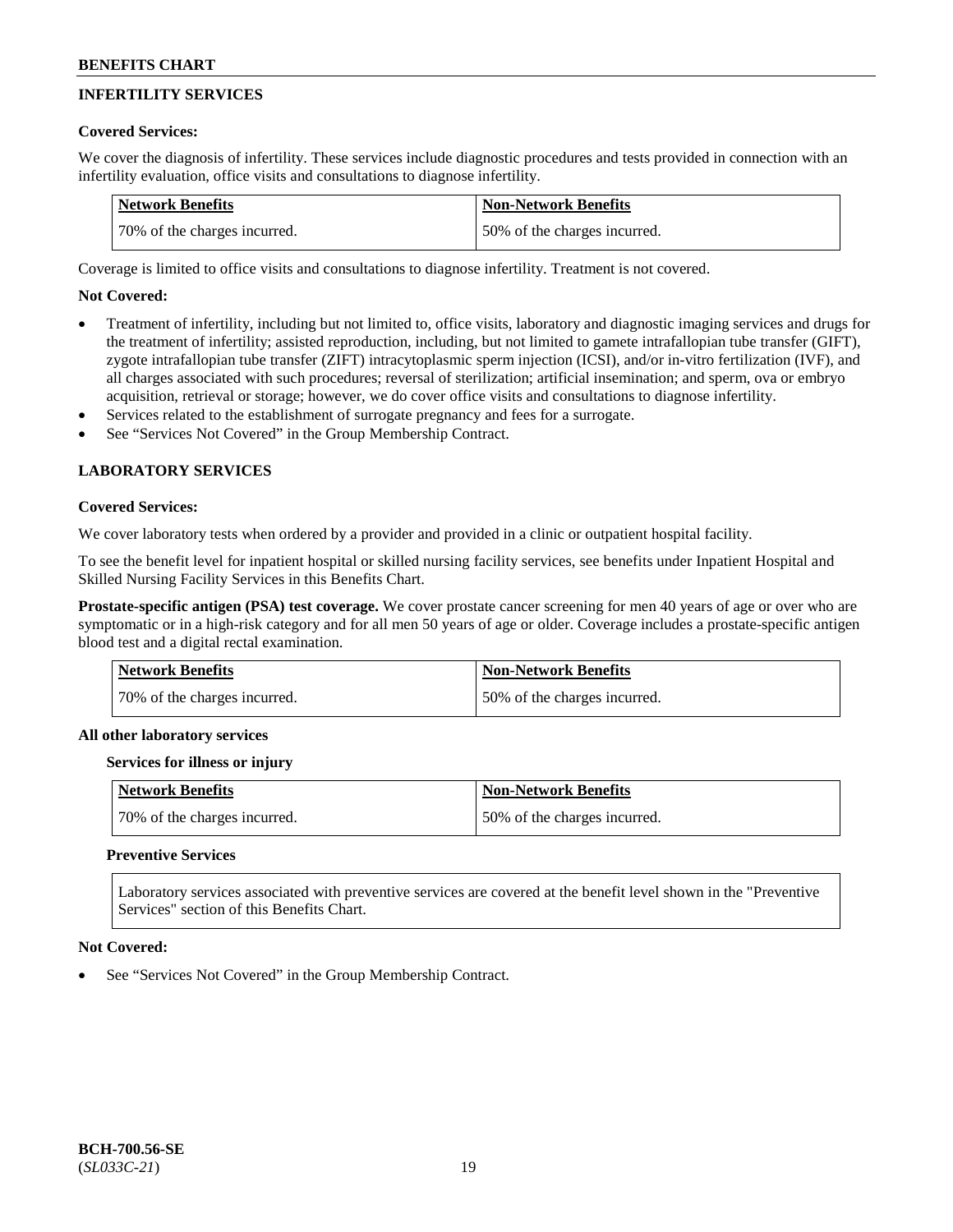## **LYME DISEASE SERVICES**

### **Covered Services:**

We cover services for the treatment of Lyme disease.

| <b>Network Benefits</b>                                | <b>Non-Network Benefits</b>                                  |
|--------------------------------------------------------|--------------------------------------------------------------|
| Coverage level is same as corresponding Network        | Coverage level is same as corresponding Non-Network          |
| Benefit, depending on type of service provided such as | Benefit, depending on type of service provided, such as      |
| Office Visits for Illness or Injury, Inpatient or      | Office Visits for Illness or Injury, Inpatient or Outpatient |
| <b>Outpatient Hospital Services.</b>                   | Hospital Services.                                           |

### **Not Covered:**

See "Services Not Covered" in the Group Membership Contract.

## **MASTECTOMY RECONSTRUCTION BENEFIT**

### **Covered Services:**

We cover reconstruction of the breast on which the mastectomy has been performed; surgery and reconstruction of the other breast to produce symmetrical appearance, and prostheses and physical complications of all stages of mastectomy, including lymphedemas.

| <b>Network Benefits</b>                                                                                                                                                                                 | <b>Non-Network Benefits</b>                                                                                                                                                                                 |
|---------------------------------------------------------------------------------------------------------------------------------------------------------------------------------------------------------|-------------------------------------------------------------------------------------------------------------------------------------------------------------------------------------------------------------|
| Coverage level is same as corresponding Network<br>Benefit, depending on type of service provided, such as<br>Office Visits for Illness or Injury, Inpatient or<br><b>Outpatient Hospital Services.</b> | Coverage level is same as corresponding Non-Network<br>Benefit, depending on type of service provided, such as<br>Office Visits for Illness or Injury, Inpatient or<br><b>Outpatient Hospital Services.</b> |
|                                                                                                                                                                                                         |                                                                                                                                                                                                             |

#### **Not Covered:**

See "Services Not Covered" in the Group Membership Contract.

## **MEDICATION THERAPY DISEASE MANAGEMENT PROGRAM**

### **Covered Services:**

If you meet our criteria for coverage, you may qualify for our Medication Therapy Disease Management Program.

The program covers consultations with a designated pharmacist.

Covered services are based on established medical policies, which are subject to periodic review and modification by the medical directors. These medical policies (medical coverage criteria) are available online at [healthpartners.com](https://www.healthpartners.com/hp/index.html) or by calling Member Services.

| <b>Network Benefits</b>                                     | <b>Non-Network Benefits</b> |
|-------------------------------------------------------------|-----------------------------|
| 100% of the charges incurred.<br>Deductible does not apply. | No Coverage.                |

### **Not Covered:**

See "Services Not Covered" in the Group Membership Contract.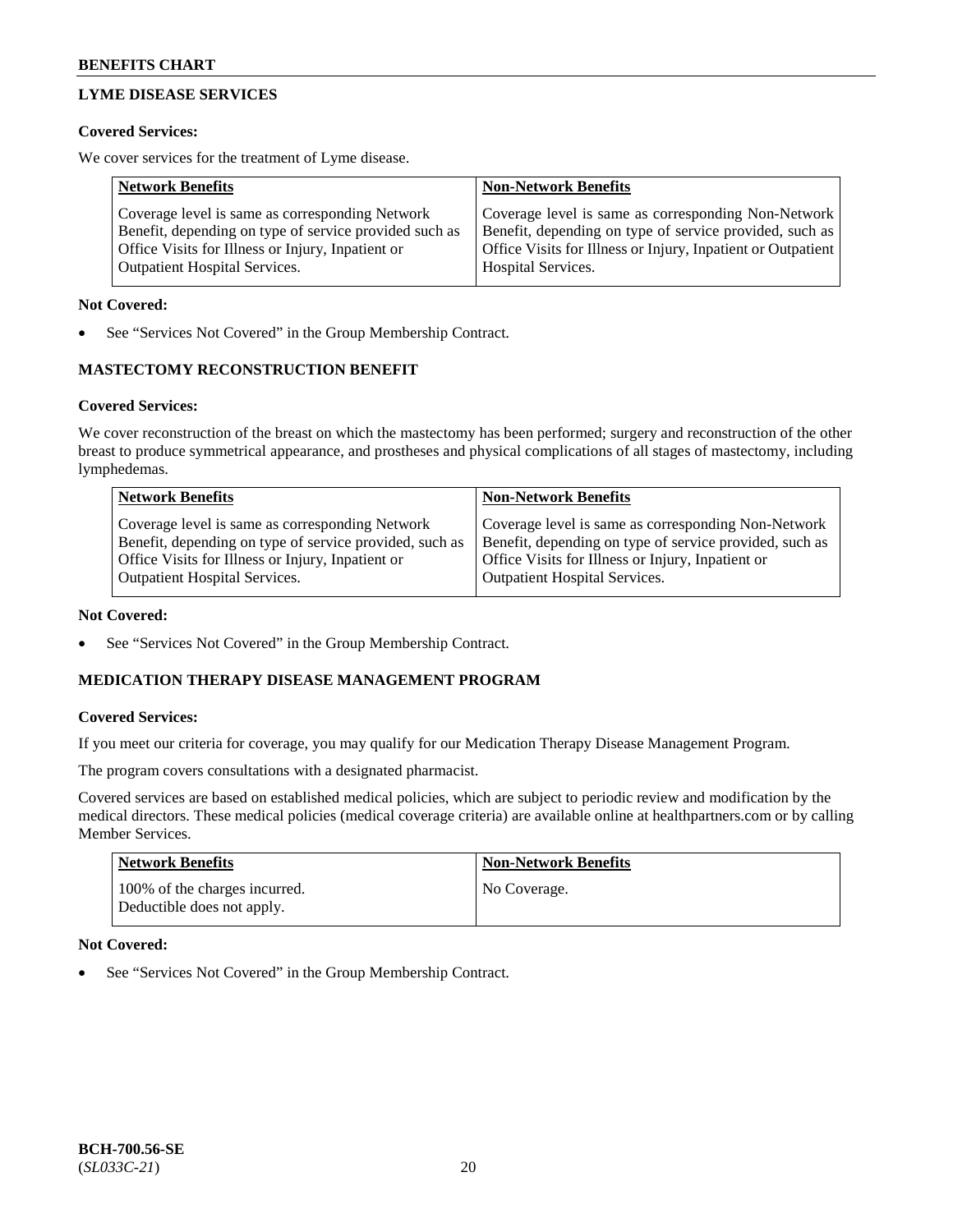## **OFFICE VISITS FOR ILLNESS OR INJURY**

### **Covered Services:**

We cover the following when medically necessary: professional medical and surgical services and related supplies, including biofeedback, of physicians and other health care providers; blood and blood products (unless replaced) and blood derivatives.

We cover diagnosis and treatment of illness or injury to the eyes. Where contact or eyeglass lenses are prescribed as medically necessary for the post-operative treatment of cataracts or for the treatment of aphakia, or keratoconus, we cover the initial evaluation, lenses and fitting. Members must pay for lens replacement beyond the initial pair.

We also provide coverage for the initial physical evaluation of a child if it is ordered by a Minnesota juvenile court.

### **Office Visits**

| <b>Network Benefits</b>      | <b>Non-Network Benefits</b>  |
|------------------------------|------------------------------|
| 70% of the charges incurred. | 50% of the charges incurred. |

#### **Convenience clinics**

| Network Benefits             | Non-Network Benefits         |
|------------------------------|------------------------------|
| 70% of the charges incurred. | 50% of the charges incurred. |

#### **Scheduled telephone visits**

| <b>Network Benefits</b>      | Non-Network Benefits         |
|------------------------------|------------------------------|
| 70% of the charges incurred. | 50% of the charges incurred. |

### **E-visits**

### **Access to online care through virtuwell at [virtuwell.com](https://www.virtuwell.com/)**

| Network Benefits                                            | <b>Non-Network Benefits</b> |
|-------------------------------------------------------------|-----------------------------|
| 100% of the charges incurred.<br>Deductible does not apply. | Not Applicable.             |

### **All other E-visits**

| Network Benefits             | <b>Non-Network Benefits</b>  |
|------------------------------|------------------------------|
| 70% of the charges incurred. | 50% of the charges incurred. |

#### **First three visits**

### **Network Benefits**

The first three mental and chemical health visits, urgent care visits, office visits, convenience clinic visits, telephone visits and e-visits (other than virtuwell) combined in a calendar year are covered at 100%, not subject to the deductible. Then services will be covered at the coinsurance and deductible indicated for mental and chemical health visits, urgent care visits, office visits, convenience clinic visits, telephone visits and evisits (other than virtuwell).

Physicians services are included; however charges for day treatment services, group visits, office procedures, laboratory, radiology and other ancillary services are not included and will be subject to your deductible and coinsurance.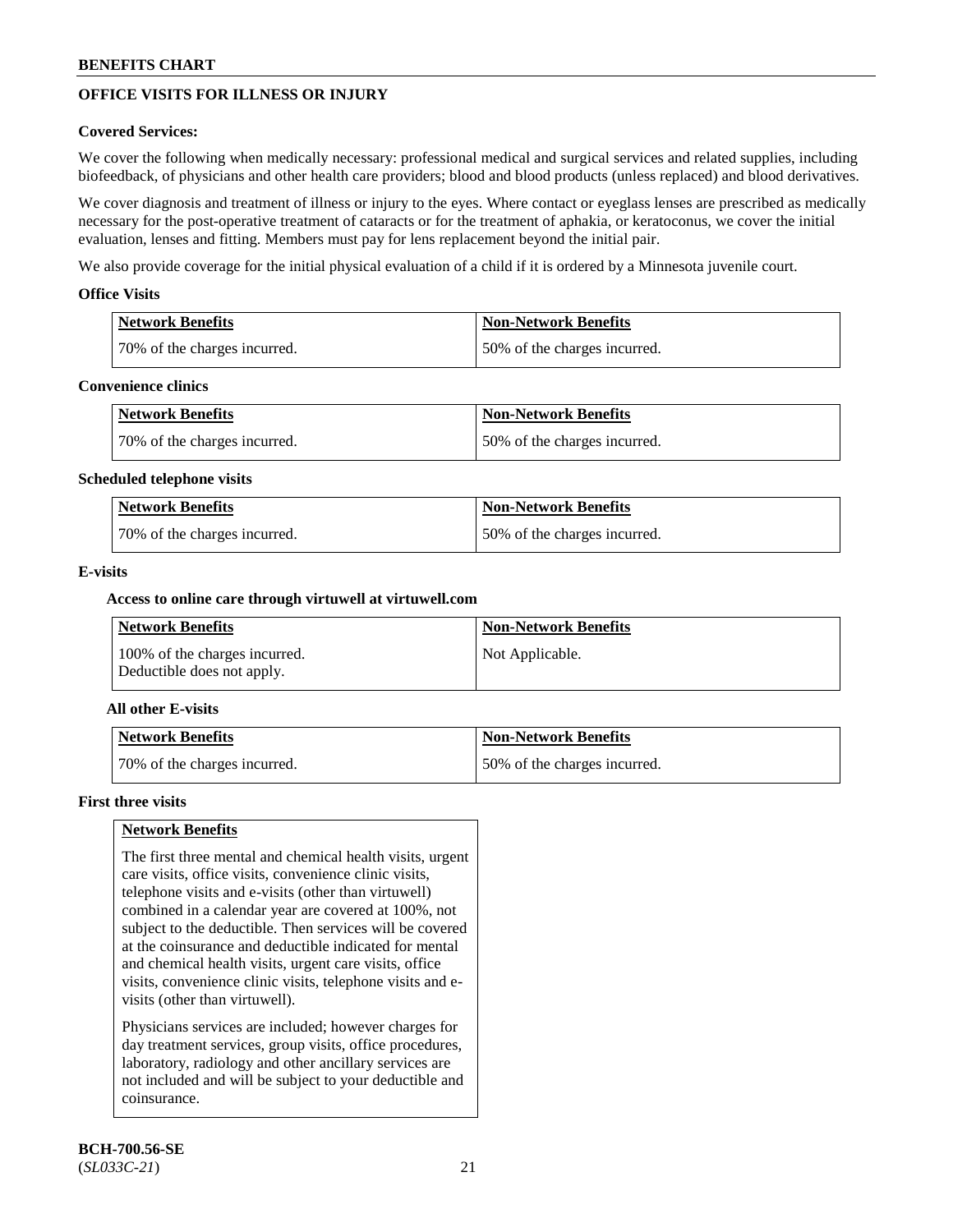#### **Injections administered in a physician's office, other than immunizations**

#### **Allergy injections**

| Network Benefits             | <b>Non-Network Benefits</b>  |
|------------------------------|------------------------------|
| 70% of the charges incurred. | 50% of the charges incurred. |

**All other injections**

| <b>Network Benefits</b>      | <b>Non-Network Benefits</b>  |
|------------------------------|------------------------------|
| 70% of the charges incurred. | 50% of the charges incurred. |

#### **Not Covered:**

- Court ordered treatment, except as described in this Benefits Chart under "Mental Health Services" and "Office Visits for Illness or Injury" or as otherwise required by law.
- See "Services Not Covered" in the Group Membership Contract.

### **PEDIATRIC AUTOIMMUNE NEUROPSYCHIATRIC DISORDERS ASSOCIATED WITH STREPTOCOCCAL INFECTIONS (PANDAS) AND PEDIATRIC ACUTE-ONSET NEUROPSYCHIATRIC SYNDROME (PANS) TREATMENT**

#### **Definitions:**

**Pediatric acute-onset neuropsychiatric syndrome.** This means a class of acute-onset obsessive compulsive or tic disorders or other behavioral changes presenting in children and adolescents that are not otherwise explained by another known neurologic or medical disorder.

**Pediatric autoimmune neuropsychiatric disorders associated with streptococcal infections.** This means a condition in which a streptococcal infection in a child or adolescent causes the abrupt onset of clinically significant obsessions, compulsions, tics, or other neuropsychiatric symptoms or behavioral changes, or a relapsing and remitting course of symptom severity.

#### **Covered Services:**

We cover treatment for pediatric autoimmune neuropsychiatric disorders associated with streptococcal infections (PANDAS) and for treatment for pediatric acute-onset neuropsychiatric syndrome (PANS). Treatments that must be covered under this section must be recommended by the member's licensed health care professional and include but are not limited to antibiotics, medication and behavioral therapies to manage neuropsychiatric symptoms, plasma exchange, and immunoglobulin.

|                                                                                                                                                                                                                                                                                                              | <b>Network Benefits</b><br><b>Non-Network Benefits</b>                                                 |  |
|--------------------------------------------------------------------------------------------------------------------------------------------------------------------------------------------------------------------------------------------------------------------------------------------------------------|--------------------------------------------------------------------------------------------------------|--|
| Benefit, depending on type of service provided, such as<br>Benefit, depending on type of service provided, such as<br>Office Visits for Illness or Injury, Inpatient or<br>Office Visits for Illness or Injury, Inpatient or<br><b>Outpatient Hospital Services.</b><br><b>Outpatient Hospital Services.</b> | Coverage level is same as corresponding Non-Network<br>Coverage level is same as corresponding Network |  |

#### **Not Covered:**

See "Services Not Covered" in the Group Membership Contract.

### **PEDIATRIC EYEWEAR**

### **Covered Services:**

We cover pediatric eyewear for children, subject to our medical coverage criteria. This provision will continue until the end of the month in which the child turns age 19. These medical policies (medical coverage criteria) are available by calling Member Services or logging on to your "*my*HealthPartners" account at [healthpartners.com.](https://www.healthpartners.com/hp/index.html)

| Network Benefits             | <b>Non-Network Benefits</b> |
|------------------------------|-----------------------------|
| 70% of the charges incurred. | No Coverage.                |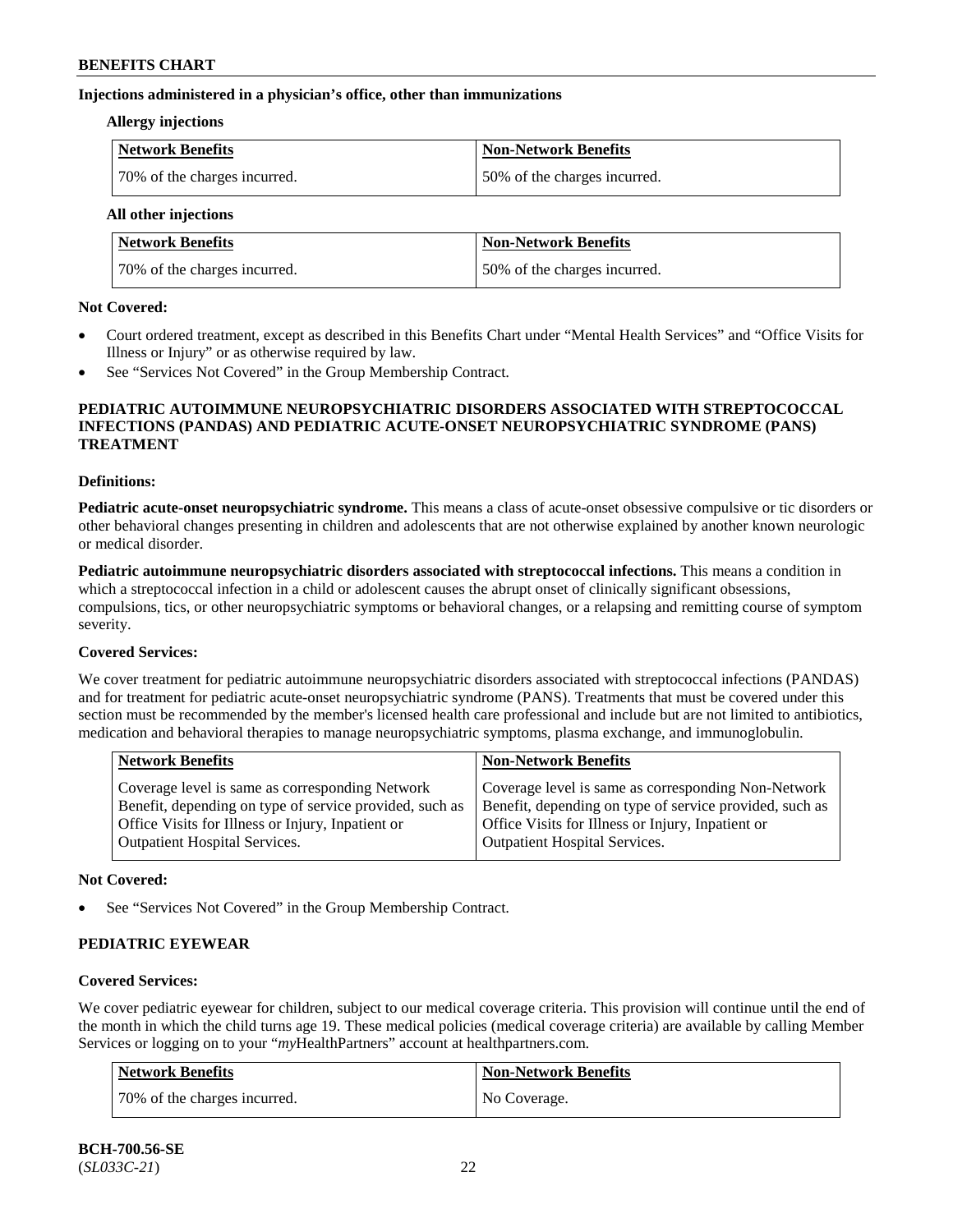Limited to one pair of eyeglasses (lenses and frames) or one pair of contact lenses per benefit year.

### **Not Covered:**

- Replacement of eyeglasses or contact lenses due to loss or theft.
- See "Services Not Covered" in the Group Membership Contract.

## **PHYSICAL THERAPY, OCCUPATIONAL THERAPY AND SPEECH THERAPY**

### **Covered Services:**

We cover the following physical therapy, occupational therapy and speech therapy services:

- rehabilitative care to correct the effects of illness or injury;
- habilitative care rendered for congenital, developmental or medical conditions which have significantly limited the successful initiation of normal speech and normal motor development.

Massage therapy which is performed in conjunction with other treatment/modalities by a physical occupational therapist, is part of a prescribed treatment plan and is not billed separately is covered.

We cover services provided in a clinic. We also cover physical therapy provided in an outpatient hospital facility. To see the benefit level for inpatient hospital or skilled nursing facility services, see benefits under Inpatient Hospital and Skilled Nursing Facility Services.

## **Rehabilitative Care**

| <b>Network Benefits</b>      | <b>Non-Network Benefits</b>                                                               |
|------------------------------|-------------------------------------------------------------------------------------------|
| 70% of the charges incurred. | 50% of the charges incurred.                                                              |
|                              | Physical and Occupational Therapy combined are<br>limited to 20 visits per calendar year. |
|                              | Speech Therapy is limited to 20 visits per calendar year.                                 |

## **Habilitative Care**

| <b>Network Benefits</b>      | <b>Non-Network Benefits</b>                                                                       |
|------------------------------|---------------------------------------------------------------------------------------------------|
| 70% of the charges incurred. | 50% of the charges incurred.                                                                      |
|                              | Physical, Occupational and Speech Therapy combined<br>are limited to 20 visits per calendar year. |

#### **Not Covered:**

- Massage therapy for the purpose of comfort or convenience of the member.
- See "Services Not Covered" in the Group Membership Contract.

## **PORT WINE STAIN REMOVAL SERVICES**

#### **Covered Services:**

We cover port wine stain removal services.

| <b>Network Benefits</b>                                | <b>Non-Network Benefits</b>                                  |
|--------------------------------------------------------|--------------------------------------------------------------|
| Coverage level is same as corresponding Network        | Coverage level is same as corresponding Non-Network          |
| Benefit, depending on type of service provided such as | Benefit, depending on type of service provided, such as      |
| Office Visits for Illness or Injury, Inpatient or      | Office Visits for Illness or Injury, Inpatient or Outpatient |
| <b>Outpatient Hospital Services.</b>                   | Hospital Services.                                           |

### **Not Covered:**

See "Services Not Covered" in the Group Membership Contract.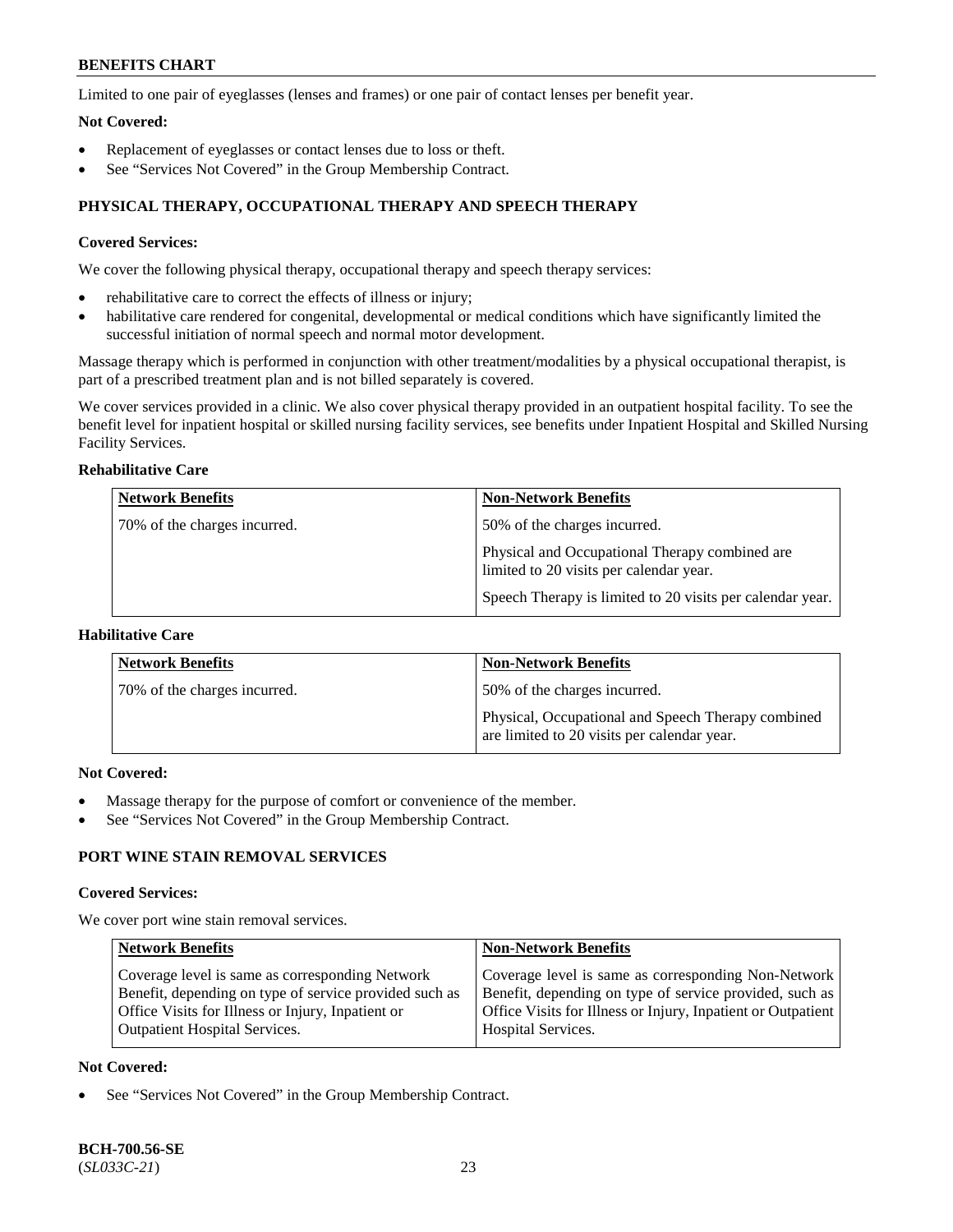## **PRESCRIPTION DRUG SERVICES**

#### **Covered Services:**

We cover prescription drugs and medications that can be self-administered or are administered in a physician's office. We cover off-label use of formulary drugs to treat cancer if the drug is recognized for the treatment of cancer in any authoritative compendia used by the Medicare program.

We cover orally administered anticancer drugs at the applicable benefit level under outpatient drugs below. We are in compliance with Minnesota Statute 62A.3075 because we do not cover orally administered anticancer drugs under our specialty drug benefit.

We will refill a prescription for eye drops covered under this Benefits Chart if the member requests a refill and original prescription specified that additional quantities would be needed, providing the refill request does not exceed the quantities needed, and the following conditions are met:

- If the member requests a 30-day refill supply, the request must be made between 21 and 30 days of the later of (a) the original date that the prescription was distributed to the member or (b) the date that the most recent refill was distributed to the member; or
- If the member requests a 90-day refill supply, the request must be made between 75 and 90 days of the later of (a) the original date that the prescription was distributed to the member or (b) the date that the most recent refill was distributed to the member.

A licensed pharmacist may prescribe and dispense self-administered hormonal contraceptives, nicotine replacement medications, and opiate antagonists for the treatment of an acute opiate overdose in accordance with section 151.37, subdivision 14, 15, or 16, under the same terms of coverage that would apply had the prescription drug been prescribed by a licensed physician, physician assistant, or advanced practice nurse practitioner. If the plan excludes coverage for selfadministered hormonal contraceptives, they will not be covered under this provision.

#### **For Network Benefits, drugs and medications must be obtained at a Network Pharmacy.**

#### **Outpatient drugs (except as specified below)**

| <b>Network Benefits</b>                                                                                          | <b>Non-Network Benefits</b>  |
|------------------------------------------------------------------------------------------------------------------|------------------------------|
| 100% of the charges incurred, subject to a member<br>copayment of \$5 for generic low cost formulary<br>drugs.   | 50% of the charges incurred. |
| 100% of the charges incurred, subject to a member<br>copayment of \$25 for generic high cost formulary<br>drugs. |                              |
| 100% of the charges incurred, subject to a member<br>copayment of \$60 for brand name formulary drugs.           |                              |
| In no event will your cost for a formulary insulin drug<br>exceed \$25.                                          |                              |
| Non-formulary drugs are covered at 100% of the<br>charges incurred, subject to a member copayment of<br>\$150.   |                              |
| Deductible does not apply.                                                                                       |                              |

**Cost-Sharing Limits for Insulin:** We are required to limit your cost-sharing on prescription insulin to no more than the net price of the prescription insulin drug. This requirement applies at the point of sale, including deductible payments and the costsharing amounts charged once the deductible is met.

**Cost-sharing.** This means a deductible payment, copayment, or coinsurance amount that you must pay for covered prescription insulin in accordance with the terms and conditions of this health plan.

**Net price.** This means our cost for prescription insulin, including any rebates or discounts received by or accrued directly or indirectly to us from a drug manufacturer or pharmacy benefit manager.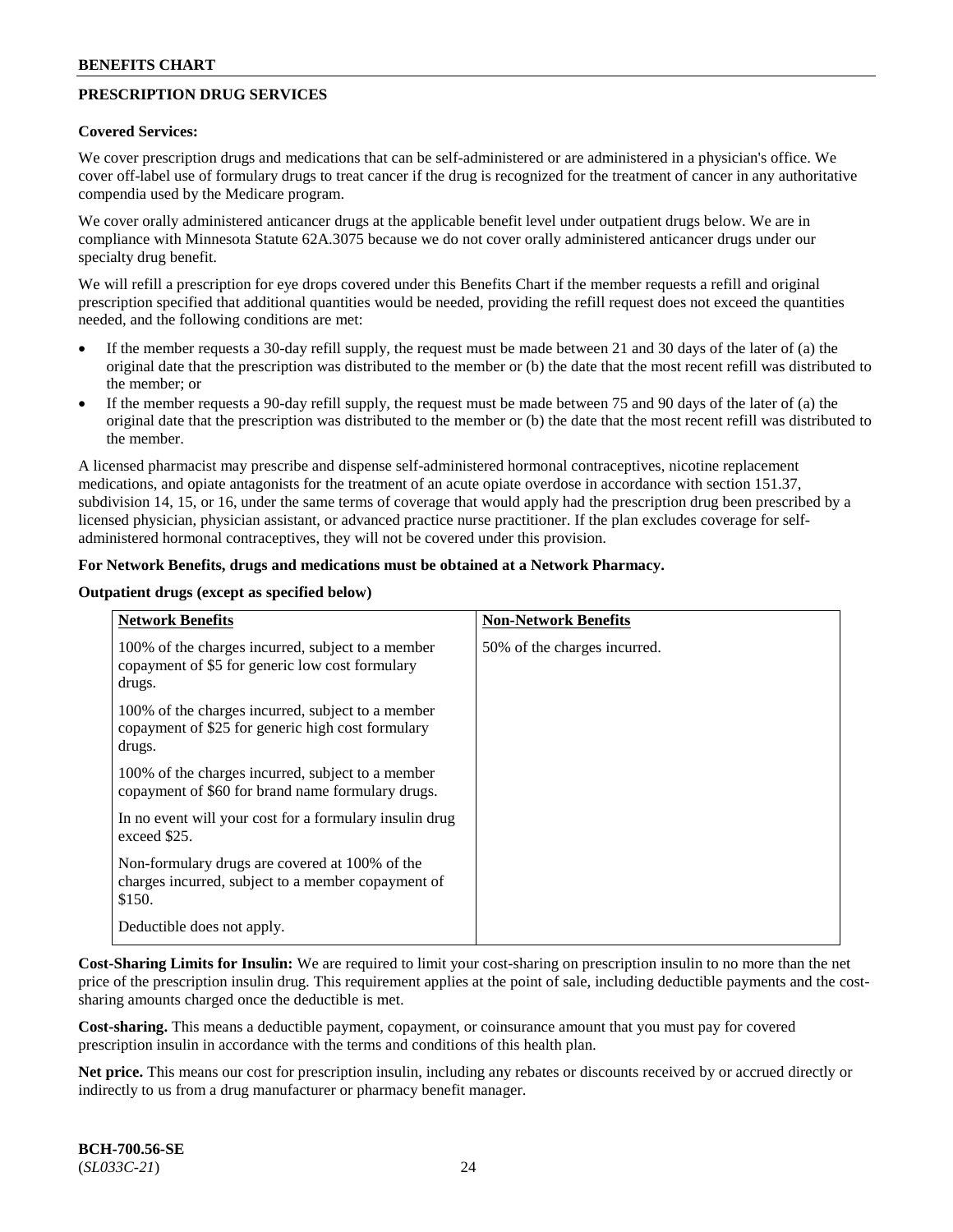### **Mail order drugs**

| <b>Network Benefits</b>                                                                                                                                                                                                    | <b>Non-Network Benefits</b>           |
|----------------------------------------------------------------------------------------------------------------------------------------------------------------------------------------------------------------------------|---------------------------------------|
| For your convenience, you may also get up to a 93-day<br>supply of outpatient prescription drugs that can be self-<br>administered through the designated mail order service.                                              | See Network Mail Order Drugs benefit. |
| New prescriptions to treat certain chronic conditions<br>and trial drugs will be limited to quantity limits<br>described at the end of this section. You will have to<br>pay one copayment for your initial 31-day supply. |                                       |
| Specialty Drugs are not available through the mail order<br>service.                                                                                                                                                       |                                       |

#### **Tobacco cessation drugs are covered for all FDA – approved tobacco cessation drugs for a minimum of 90 days**

| Network Benefits                                            | <b>Non-Network Benefits</b>   |
|-------------------------------------------------------------|-------------------------------|
| 100% of the charges incurred.<br>Deductible does not apply. | 150% of the charges incurred. |

#### **Specialty Drugs that are self-administered**

| <b>Network Benefits</b>                                                                                                                    | <b>Non-Network Benefits</b> |
|--------------------------------------------------------------------------------------------------------------------------------------------|-----------------------------|
| 80% of the charges incurred.<br>Deductible does not apply.                                                                                 | No Coverage.                |
| For Network Benefits, specialty drugs are limited to<br>drugs on the specialty drug list and must be obtained<br>from a designated vendor. |                             |

#### **Drugs for the treatment of growth deficiency**

| <b>Network Benefits</b>                                                                                                                            | <b>Non-Network Benefits</b>  |
|----------------------------------------------------------------------------------------------------------------------------------------------------|------------------------------|
| 70% of the charges incurred.<br>Deductible does not apply.                                                                                         | 50% of the charges incurred. |
| For Network Benefits, growth deficiency drugs are<br>limited to drugs on the specialty drug list and must be<br>obtained from a designated vendor. |                              |

#### **Contraceptive drugs**

| <b>Network Benefits</b>                                                                                                                                        | <b>Non-Network Benefits</b>  |
|----------------------------------------------------------------------------------------------------------------------------------------------------------------|------------------------------|
| 100% of the charges incurred for formulary drugs.<br>Deductible does not apply.                                                                                | 50% of the charges incurred. |
| If a physician requests that a non-formulary<br>contraceptive drug be dispensed as written the drug will<br>be covered at 100%, not subject to the deductible. |                              |

### **Limitations:**

- Certain drugs may require prior authorization as indicated on the formulary. HealthPartners may require prior authorization for the drug and also the site where the drug will be provided. Certain drugs are subject to our utilization review process and quantity limits, as indicated on our formulary.
- Certain non-formulary drugs require prior authorization. In addition, certain drugs may be subject to any quantity limits applied as part of our trial program.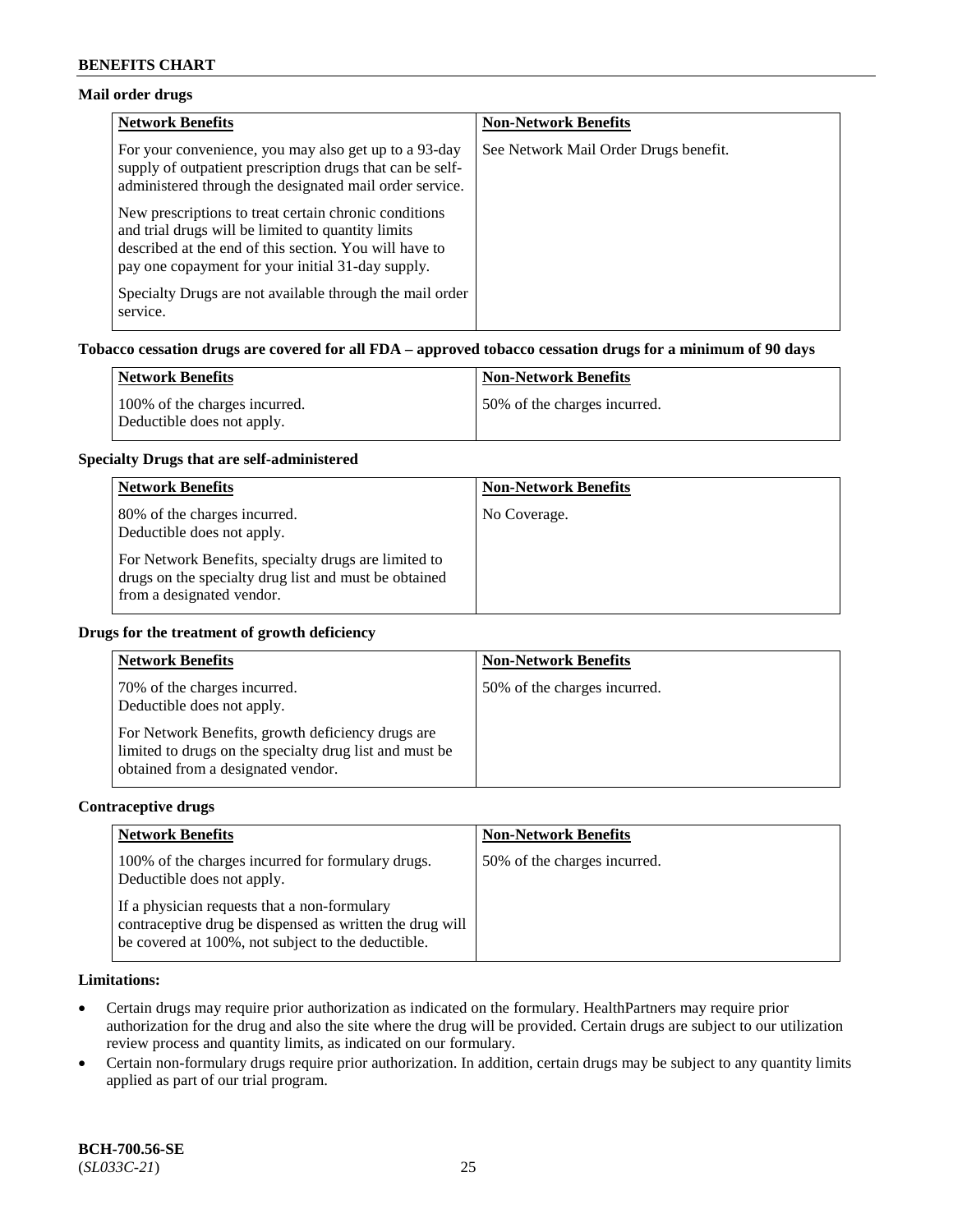- If a member requests a brand name drug when there is a generic equivalent, the brand name drug will be covered up to the charge that would apply to the generic drug, minus any required copayment. If a physician requests that a brand name drug be dispensed as written, the drug will be paid at the non-formulary benefit.
- We may require members to try over-the-counter (OTC) drug alternatives before approving more costly formulary prescription drugs.
- Unless otherwise specified in the "Prescription Drug Services" section, you may receive up to a 31-day supply per prescription.
- A 93-day supply will be covered and dispensed only at pharmacies that participate in our extended day supply program
- New prescriptions to treat certain chronic conditions are limited to a 31-day supply.
- No more than a 31-day supply of Specialty Drugs will be covered and dispensed at a time, unless it's a manufacturer supplied drug that cannot be split that supplies the member with more than a 31-day supply.
- The member copayment for a drug will not exceed the cost of the drug.
- If a member copayment is required, you must pay one member copayment for each 31-day supply, or portion thereof.

## **Not Covered:**

- Replacement of prescription drugs, medications, equipment and supplies due to loss, damage or theft.
- Nonprescription (over the counter) drugs or medications, including, but not limited to, vitamins, supplements, homeopathic remedies, and non-FDA approved drugs unless listed on the formulary and prescribed by a physician or legally authorized health care provider under applicable state and federal law. We cover off-label use of drugs to treat cancer as specified in the "Prescription Drug Services" section of this Benefits Chart. This exclusion does not include over-the-counter contraceptives for women as allowed under the Affordable Care Act when the member obtains a prescription for the item. In addition, if the member obtains a prescription, this exclusion does not include aspirin to prevent cardiovascular disease for men and women of certain ages; folic acid supplements for women who may become pregnant; fluoride chemoprevention supplements for children without fluoride in their water source; and iron supplements for children ages 6-12 who are at risk of anemia.
- Drugs on the Excluded Drug List. The Excluded Drug List includes select drugs within a therapy class that are not eligible for coverage. This includes drugs that may be excluded for certain indications. However, you may request coverage for a drug on the Excluded Drug List by requesting an exception to the formulary under the formulary exception process described in the definition of formulary in this Benefits Chart. The Excluded Drug List is available at [healthpartners.com](http://www.healthpartners.com/)
- Drugs that are newly approved by the FDA until they are reviewed and approved by HealthPartners Pharmacy and Therapeutics Committee. However, you may request coverage for a drug that is newly approved by the FDA by requesting an exception to the formulary under the formulary exception process described in the definition of formulary in the Benefits Chart.
- All drugs used for sexual dysfunction.
- All drugs for the treatment of infertility.
- Medical cannabis.
- Medical devices approved by the FDA will not be covered under the "Prescription Drug Services" section unless they are on our formulary. Covered medical devices are generally submitted and reimbursed under your medical benefits.
- See "Services Not Covered" in the Group Membership Contract.

## **PREVENTIVE SERVICES**

### **Applicable Definitions:**

**Routine Preventive Services** are routine healthcare services that include screenings, check-ups and counseling to prevent illness, disease or other health problems before symptoms occur.

**Diagnostic Services** are services to help a provider understand your symptoms, diagnose illness and decide what treatment may be needed. They may be the same services that are listed as preventive services, but they are being used as diagnostic services. Your provider will determine if these services are preventive or diagnostic. These services are not preventive if received as part of a visit to diagnose, manage or maintain an acute or chronic medical condition, illness or injury. When that occurs, unless otherwise indicated below, standard deductibles, copayments or coinsurance apply.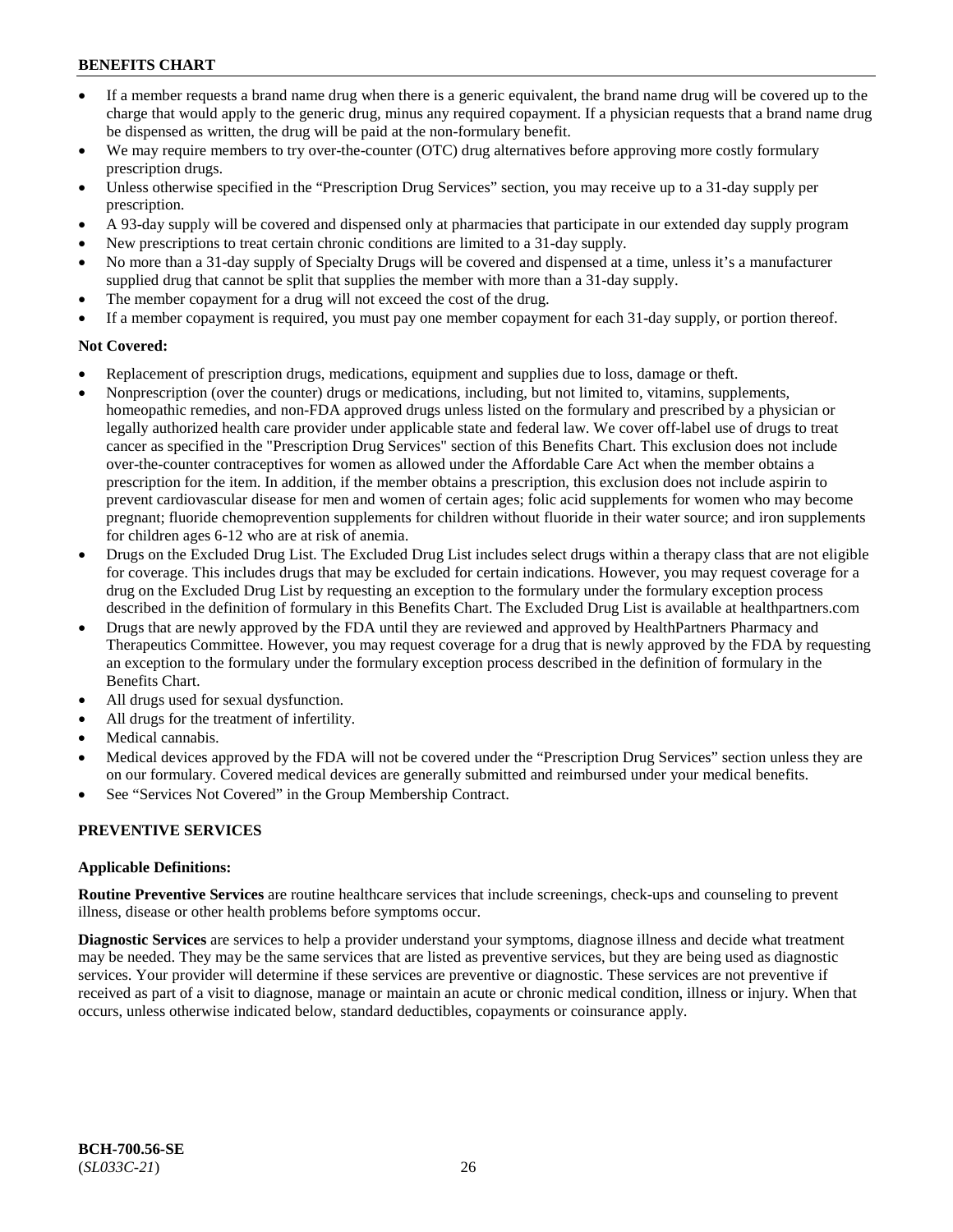## **Covered Services:**

We cover preventive services that meet any of the requirements under the Affordable Care Act (ACA) shown in the bulleted items below. These preventive services are covered at 100% under the network benefits with no deductible, copayments or coinsurance. (If a preventive service is not required by the ACA and it is covered at a lower benefit level or if a group qualifies for an exemption or accommodation for certain benefits under the ACA, it will be specified below). Preventive benefits mandated under the ACA are subject to periodic review and modification. Changes would be effective in accordance with the federal rules. Preventive services mandated by the ACA include:

- Evidence-based items or services that have in effect a rating of A or B in the current recommendations of the United States Preventive Services Task Force with respect to the individual;
- Immunizations for routine use in children, adolescents, and adults that have in effect a recommendation from the Advisory Committee on Immunization Practices of the Centers for Disease Control and Prevention with respect to the individual;
- With respect to infants, children, and adolescents, evidence-informed preventive care and screenings provided for in comprehensive guidelines supported by the Health Resources and Services Administration; and
- With respect to women, preventive care and screenings provided for in comprehensive guidelines supported by the Health Resources and Services Administration.

Covered services are based on established medical policies, which are subject to periodic review and modification by the medical or dental directors. These medical policies (medical coverage criteria) are available by calling Member Services, or logging on to your "*my*HealthPartners" account at [healthpartners.com.](http://www.healthpartners.com/)

A complete list of preventive care services recommended under the U.S. Preventive Task Force (USPSTF) is available online at [uspreventiveservicestaskforce.org/Page/Name/uspstf-a-and-b-recommendations.](https://www.uspreventiveservicestaskforce.org/Page/Name/uspstf-a-and-b-recommendations-by-date/)

HHS: [healthcare.gov/coverage/preventive-care-benefits](https://www.healthcare.gov/coverage/preventive-care-benefits/)

CDC: [cdc.gov/vaccines/schedules/index.html](https://www.cdc.gov/vaccines/schedules/index.html)

### **ACA and state mandated preventive services are covered as follows:**

**Routine health exams and periodic health assessments.** A physician or health care provider will counsel you as to how often health assessments are needed based on age, sex and health status. This includes screening for tobacco use, at least two tobacco cessation attempts per year (for those who use tobacco products), all FDA approved tobacco cessation medications including over-the-counter drugs (as shown in the "Prescription Drug Services" Section) and at least four counseling sessions of at least ten minutes each for tobacco cessation.

| Network Benefits                                            | <b>Non-Network Benefits</b>  |
|-------------------------------------------------------------|------------------------------|
| 100% of the charges incurred.<br>Deductible does not apply. | 50% of the charges incurred. |

**Child health supervision services**. This includes pediatric preventive services, such as fluoride chemoprevention for children without fluoride in their water source, newborn screenings, appropriate immunizations, developmental assessments and laboratory services appropriate to the age of the child from birth to 72 months, and appropriate immunizations until the end of the month in which the child turns 19, as defined by the Standards of Child Health Care issued by the American Academy of Pediatrics. We cover at least five child health supervision visits from birth to 12 months, three child health supervision visits from 12 months to 24 months, once a year from 24 months to 72 months.

| <b>Network Benefits</b>                                     | <b>Non-Network Benefits</b>  |
|-------------------------------------------------------------|------------------------------|
| 100% of the charges incurred.<br>Deductible does not apply. | 50% of the charges incurred. |

**Routine prenatal care and exams.** This includes the comprehensive package of medical and psychosocial support provided throughout a pregnancy, including risk assessment, serial surveillance, prenatal education, and use of specialized skills and technology when needed, as defined by Standards for Obstetric-Gynecologic Services issued by the American College of Obstetricians and Gynecologists.

| Network Benefits                                            | <b>Non-Network Benefits</b>  |
|-------------------------------------------------------------|------------------------------|
| 100% of the charges incurred.<br>Deductible does not apply. | 50% of the charges incurred. |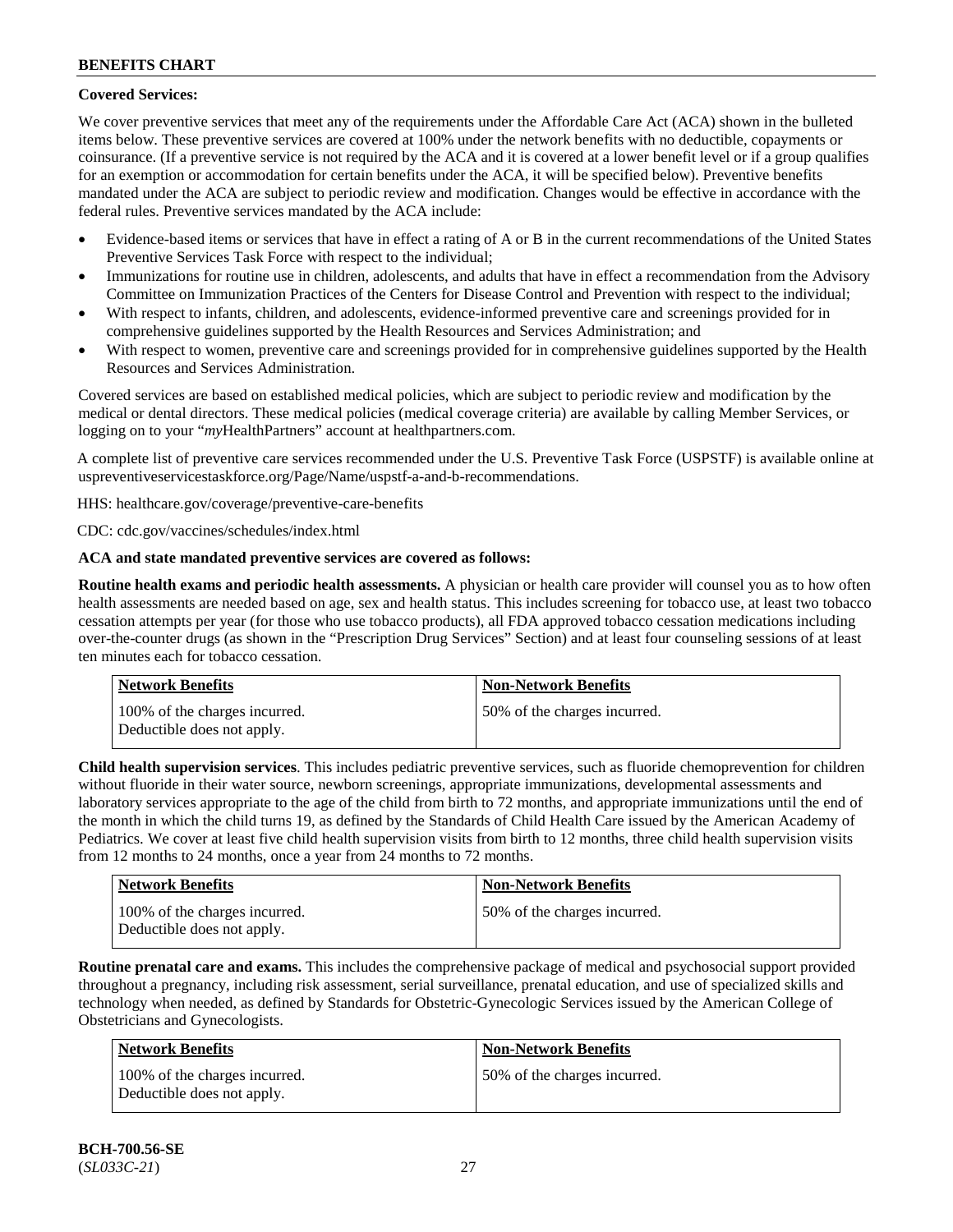**Routine postnatal care.** This includes health exams, assessments, education and counseling relating to the period immediately after childbirth

| Network Benefits                                            | <b>Non-Network Benefits</b>  |
|-------------------------------------------------------------|------------------------------|
| 100% of the charges incurred.<br>Deductible does not apply. | 50% of the charges incurred. |

**Routine screening procedures for cancer.** This includes colorectal screening or other cancer screenings recommended by the USPSTF with an A or B rating. Women's preventive health services below describes additional routine screening procedures for cancer.

| <b>Network Benefits</b>                                     | <b>Non-Network Benefits</b>  |
|-------------------------------------------------------------|------------------------------|
| 100% of the charges incurred.<br>Deductible does not apply. | 50% of the charges incurred. |

**Professional voluntary family planning services.** This includes services to prevent or delay a pregnancy, including counseling and education. Services must be provided by a licensed provider.

| Network Benefits                                            | <b>Non-Network Benefits</b> |
|-------------------------------------------------------------|-----------------------------|
| 100% of the charges incurred.<br>Deductible does not apply. | See Network Benefits.       |

### **Adult immunizations**

| <b>Network Benefits</b>                                     | <b>Non-Network Benefits</b>  |
|-------------------------------------------------------------|------------------------------|
| 100% of the charges incurred.<br>Deductible does not apply. | 50% of the charges incurred. |

**Women's preventive services.**This includes mammograms\*, screenings for cervical cancer (pap smears), breast pumps, human papillomavirus (HPV) testing; counseling for sexually transmitted infections, counseling and screening for human immunodeficiency virus (HIV), and all FDA approved contraceptive methods as prescribed by a doctor, sterilization procedures, education and counseling (see the "Prescription Drug Services" section for coverage of oral contraceptive drugs). For women whose family history is associated with an increased risk for BRCA1 or BRCA2 gene mutations, we cover genetic counseling and BRCA screening without cost sharing, if appropriate and as determined by a physician

**\***Preventive mammogram screening includes digital breast tomosynthesis (3D mammograms) for members at risk for breast cancer.

"At risk for breast cancer" means: (1) having a family history with one or more first- or second-degree relatives with breast cancer; (2) testing positive for BRCA1 or BRCA2 mutations; (3) having heterogeneously dense breasts or extremely dense breasts based on the Breast Imaging Reporting and Data System established by the American College of Radiology; or (4) having a previous diagnosis of breast cancer.

| <b>Network Benefits</b>                                     | <b>Non-Network Benefits</b>  |
|-------------------------------------------------------------|------------------------------|
| 100% of the charges incurred.<br>Deductible does not apply. | 50% of the charges incurred. |

**Obesity screening and management.** We cover obesity screening and counseling for all ages during a routine preventive care exam. If you are age 18 or older and have a body mass index of 30 or more, we also cover intensive obesity management to help you lose weight. Your primary care doctor can coordinate these services.

| <b>Network Benefits</b>                                     | <b>Non-Network Benefits</b>  |
|-------------------------------------------------------------|------------------------------|
| 100% of the charges incurred.<br>Deductible does not apply. | 50% of the charges incurred. |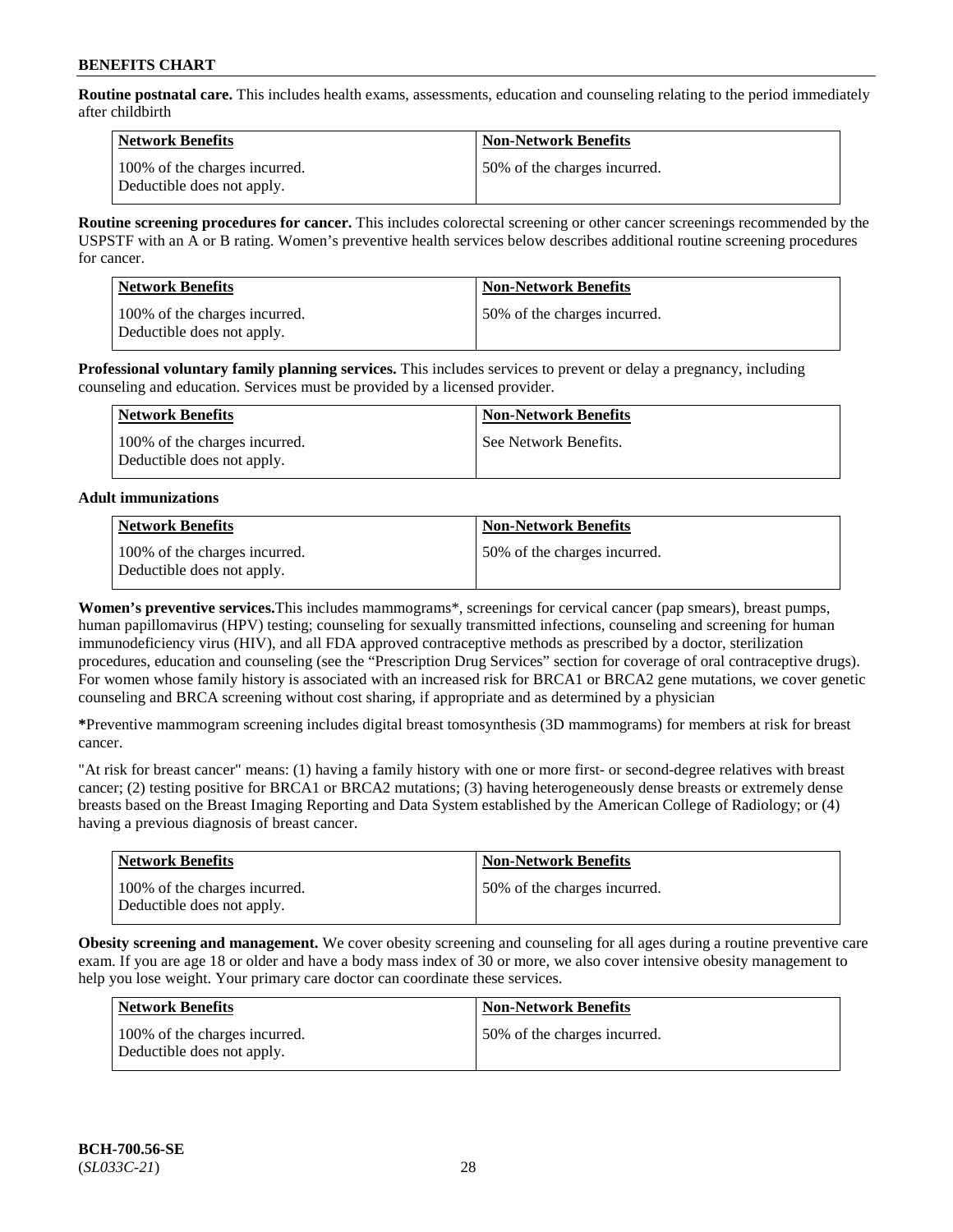**Preventive Medications.** We cover preventive medications currently recommended by USPSTF with an A or B rating if they are prescribed by your medical provider and they are listed on our formulary. Preventive medications are subject to periodic review and modification. Changes would be effective in accordance with the federal rules and reflected in our current medical coverage criteria for preventive care services.

| Network Benefits                                            | <b>Non-Network Benefits</b>  |
|-------------------------------------------------------------|------------------------------|
| 100% of the charges incurred.<br>Deductible does not apply. | 50% of the charges incurred. |

### **In addition to any ACA or state mandated preventive services referenced above, we cover the following eligible services:**

#### **Routine eye and hearing exams**

| <b>Network Benefits</b>                                     | <b>Non-Network Benefits</b>  |
|-------------------------------------------------------------|------------------------------|
| 100% of the charges incurred.<br>Deductible does not apply. | 50% of the charges incurred. |

**Ovarian cancer surveillance tests for women who are at risk.** "At risk for ovarian cancer" means (1) having a family history that includes any of the following: one or more first-degree or second-degree relatives with ovarian cancer, clusters of female relatives with breast cancer or nonpolyposis colorectal cancer; or (2) testing positive for BRCA1 or BRCA2 mutations. "Surveillance tests for ovarian cancer" means annual screening using: CA-125 serum tumor marker testing, transvaginal ultrasound, pelvic examination or other proven ovarian cancer screening tests currently being evaluated by the federal Food and Drug Administration or by the National Cancer Institute.

| <b>Network Benefits</b>                              | <b>Non-Network Benefits</b>                             |
|------------------------------------------------------|---------------------------------------------------------|
| Coverage level is same as corresponding Network      | Coverage level is same as corresponding Non-Network     |
| Benefit, depending on type of service provided, such | Benefit, depending on type of service provided, such as |
| as Diagnostic Imaging Services, Laboratory Services  | Diagnostic Imaging Services, Laboratory Services        |
| Office Visits for Illness or Injury or Preventive    | Office Visits for Illness or Injury or Preventive       |
| Services.                                            | Services.                                               |

## **Limitations:**

• Services are not preventive if received as part of a visit to diagnose, manage or maintain an acute or chronic medical condition, illness or injury. When that occurs, unless otherwise indicated above, standard deductibles, copayments or coinsurance apply.

### **Not Covered:**

See "Services Not Covered" in the Group Membership Contract.

### **SPECIFIED NON-NETWORK SERVICES**

### **Covered Services:**

We cover the following services when you elect to receive them from a non-network provider, at the same level of coverage we provide when you elect to receive the services from a network provider:

- Voluntary family planning of the conception and bearing of children.
- The provider visit(s) and test(s) necessary to make a diagnosis of infertility.
- Testing and treatment of sexually transmitted diseases (other than HIV).
- Testing for AIDS or other HIV-related conditions.

| <b>Network Benefits</b>                                                                                                                            | <b>Non-Network Benefits</b>                    |
|----------------------------------------------------------------------------------------------------------------------------------------------------|------------------------------------------------|
| Coverage level is same as corresponding Network<br>Benefit, depending on type of service provided, such as<br>Office Visits for Illness or Injury. | See Network Benefits for the services covered. |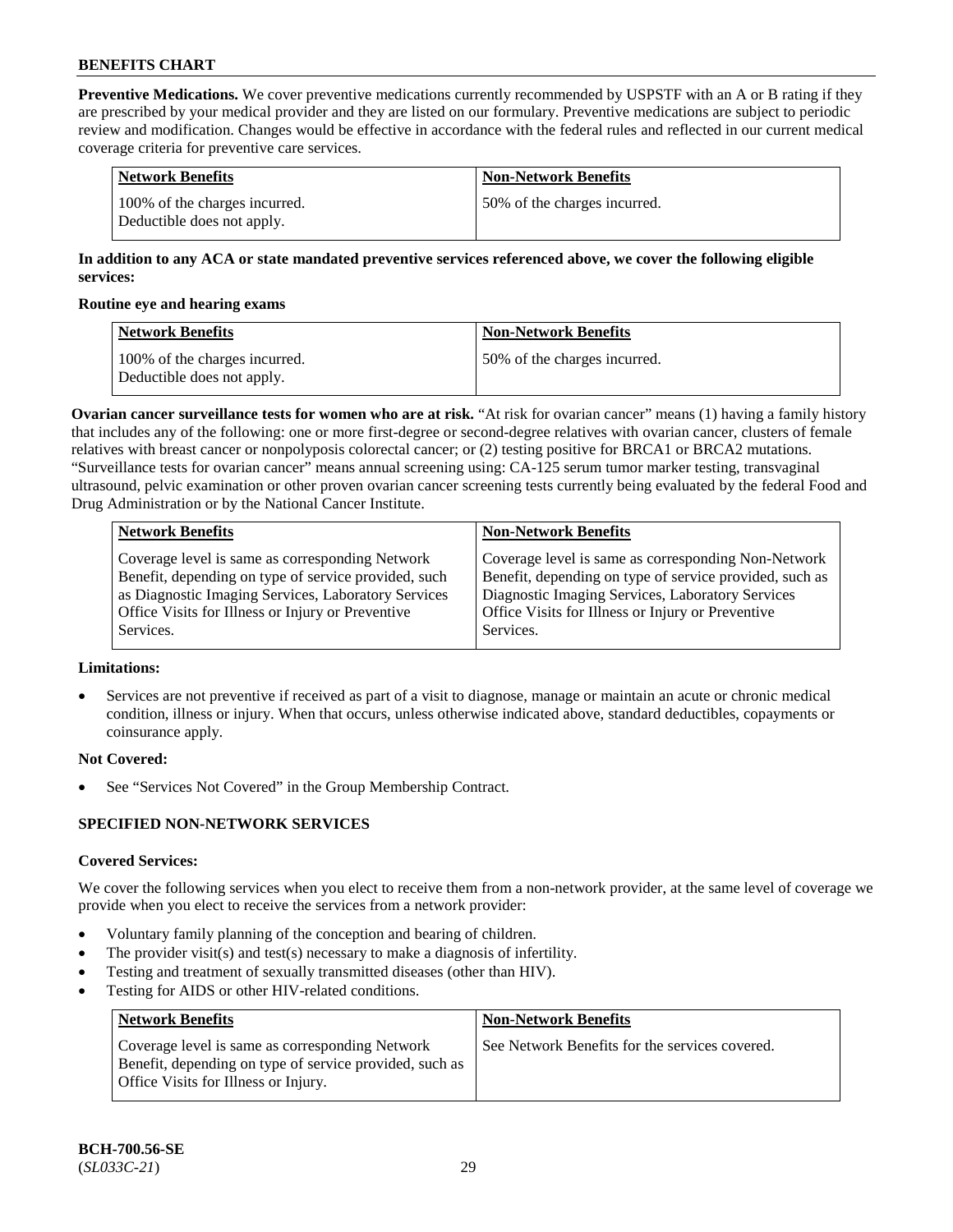### **Not Covered:**

See "Services Not Covered" in the Group Membership Contract.

## **TELEMEDICINE BENEFIT**

### **Covered Services:**

Telemedicine services are covered under this Benefits Chart, subject to our medical criteria.

| <b>Network Benefits</b>                                | <b>Non-Network Benefits</b>                            |
|--------------------------------------------------------|--------------------------------------------------------|
| Coverage level is same as corresponding Network        | Coverage level is same as corresponding Non-Network    |
| Benefit, depending upon type of service provided, such | Benefit, depending upon type of service provided, such |
| as Office Visits for Illness or Injury.                | as Office Visits for Illness or Injury.                |

#### **Not Covered:**

See "Services Not Covered" in the Group Membership Contract.

### **TRANSPLANT SERVICES**

#### **Applicable Definitions:**

**Autologous.** This is when the source of cells is from the individual's own marrow or stem cells.

**Allogeneic.** This is when the source of cells is from a related or unrelated donor's marrow or stem cells.

**Autologous Bone Marrow Transplant.** This is when the bone marrow is harvested from the individual and stored. The patient undergoes treatment which includes tumor ablation with high-dose chemotherapy and/or radiation. The bone marrow is reinfused (transplanted).

**Allogeneic Bone Marrow Transplant.** This is when the bone marrow is harvested from the related or unrelated donor and stored. The patient undergoes treatment which includes tumor ablation with high-dose chemotherapy and/or radiation. The bone marrow is reinfused (transplanted).

**Autologous/Allogeneic Stem Cell Support.** This is a treatment process that includes stem cell harvest from either bone marrow or peripheral blood, tumor ablation with high-dose chemotherapy and/or radiation, stem cell reinfusion, and related care. Autologous/allogeneic bone marrow transplantation and high dose chemotherapy with peripheral stem cell rescue/support are considered to be autologous/allogeneic stem cell support.

**Designated Transplant Center.** This is any health care provider, group or association of health care providers designated by us to provide services, supplies or drugs for specified transplants for our members.

**Transplant Services.** This is transplantation (including transplants) of the human organs or tissue listed below, including all related post-surgical treatment and drugs and multiple transplants for a related cause. Transplant services do not include other organ or tissue transplants or surgical implantation of mechanical devices functioning as a human organ, except surgical implantation of an FDA approved Ventricular Assist Device (VAD) or total artificial heart, functioning as a temporary bridge to heart transplantation.

Prior authorization is required prior to consultation to support coordination of care and benefits.

### **Covered Services:**

We cover eligible transplant services (as defined above) while you are covered under this Benefits Chart. Transplants that will be considered for coverage are limited to the following:

- Kidney transplants for end-stage disease.
- Cornea transplants for end-stage disease.
- Heart transplants for end-stage disease.
- Lung transplants or heart/lung transplants for: (1) primary pulmonary hypertension; (2) Eisenmenger's syndrome; (3) endstage pulmonary fibrosis; (4) alpha 1 antitrypsin disease; (5) cystic fibrosis; and (6) emphysema.